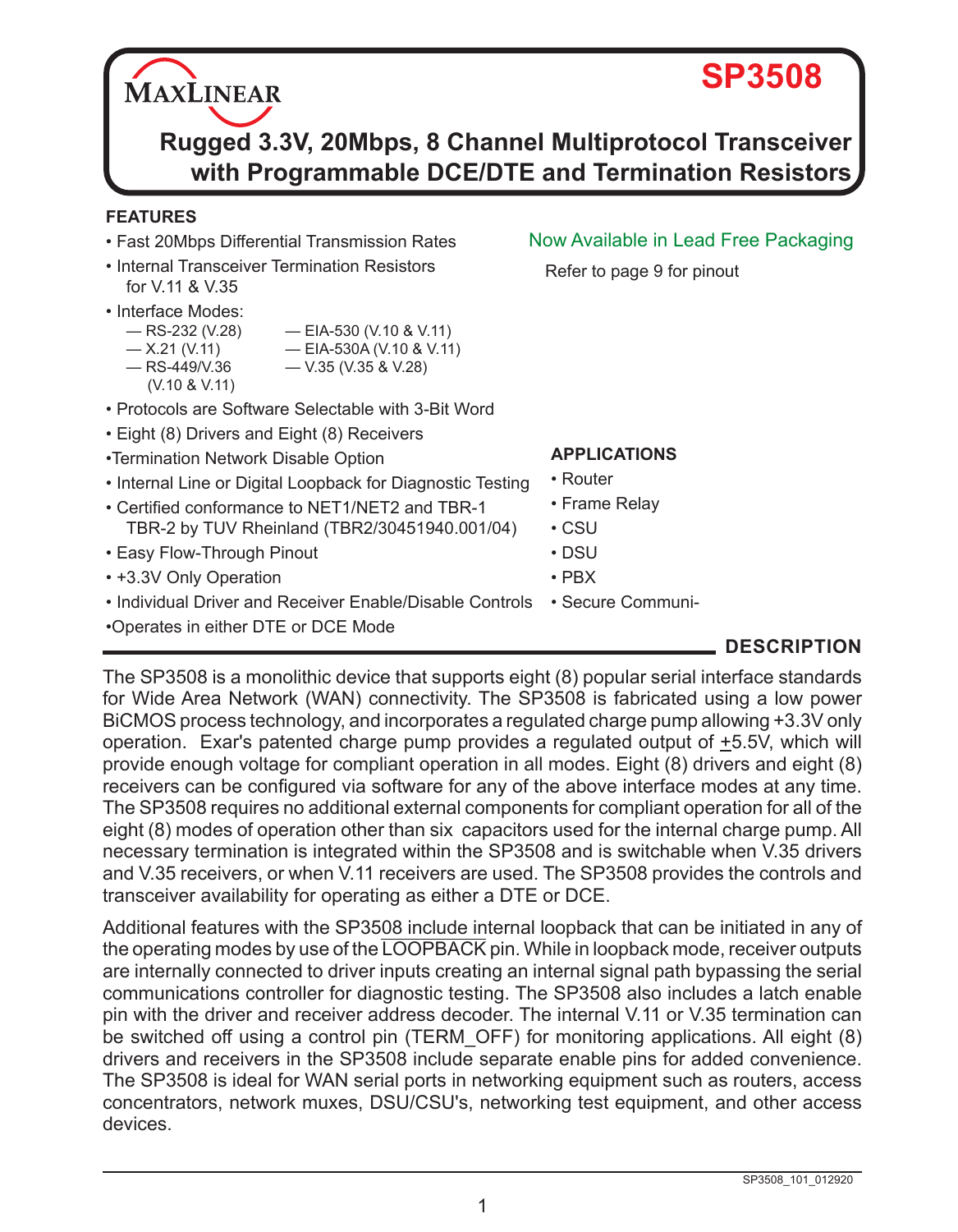|  | ABSOLUTE MAXIMUM RATINGS |  |
|--|--------------------------|--|
|--|--------------------------|--|

| Input Voltages:                |  |
|--------------------------------|--|
|                                |  |
|                                |  |
|                                |  |
| Output Voltages:               |  |
|                                |  |
|                                |  |
|                                |  |
|                                |  |
|                                |  |
| (derate 19.0mW/°C above +70°C) |  |
|                                |  |
|                                |  |
|                                |  |

Due to the relatively large package size of the 100-pin quad flat-pack, storage in a low humidity environment is preferred. Large high density plastic packages are moisture sensitive and should be stored in Dry Vapor Barrier Bags. Prior to usage, the parts should remain bagged and stored below 40°C and 60%RH. If the parts are removed from the bag, they should be

#### Package Derating:

These are stress ratings only and functional operation of the device at these ratings or any other above those indicated in the operation sections of the specifications below is not implied. Exposure to absolute maximum rating conditions for extended periods of time may affect reliability.

# **STORAGE CONSIDERATIONS**

used within 48 hours or stored in an environment at or below 20%RH. If the above conditions cannot be followed, the parts should be baked for four hours at 125°C in order to remove moisture prior to soldering. Exar ships the 100-pin LQFP in Dry Vapor Barrier Bags with a humidity indicator card and desiccant pack. The humidity indicator should be below 30%RH.

#### **ELECTRICAL SPECIFICATIONS**

 $T_a = 0$  to 70°C and  $V_{\text{co}} = 3.3V \pm 5%$  unless otherwise noted. The  $\bullet$  denotes the specifications which apply over the full operating temperature range (-40°C to +85°C), unless otherwise specified.

| <b>PARAMETER</b>                                | MIN.               | TYP.                   | MAX.     |   | <b>UNITS</b> | <b>CONDITIONS</b>                 |
|-------------------------------------------------|--------------------|------------------------|----------|---|--------------|-----------------------------------|
| <b>LOGIC INPUTS</b>                             |                    |                        |          |   |              |                                   |
| $\mathsf{V}_{\underline{\mathsf{IL}}}$          |                    |                        | 0.8      |   | $\vee$       |                                   |
| $\mathsf{V}_{\underline{\mathsf{I}\mathsf{H}}}$ | 2.0                |                        |          | ٠ | $\vee$       |                                   |
| <b>LOGIC OUTPUTS</b>                            |                    |                        |          |   |              |                                   |
| $\mathsf{V}_{\underline{\mathsf{OL}}}$          |                    |                        | 0.4      | ٠ | $\vee$       | $I_{\text{OUT}} = -3.2 \text{mA}$ |
| $V_{OH}$                                        | $V_{cc}$<br>$-0.6$ | $\rm V_{cc}$<br>$-0.3$ |          | ٠ | $\vee$       | $I_{\text{OUT}} = 1.0 \text{mA}$  |
| V.28 DRIVER DC Parameters (OUTPUTS)             |                    |                        |          |   |              |                                   |
| Open Circuit Voltage                            |                    |                        | $+/-10$  | ٠ | $\vee$       | Per Figure 1                      |
| Loaded Voltage                                  | $+/-5.0$           |                        |          | ٠ | $\vee$       | Per Figure 2                      |
| <b>Short-Circuit Current</b>                    |                    |                        | $+/-100$ | ٠ | mA           | Per Figure 4                      |
| Power-Off Impedance                             | 300                |                        |          | ٠ | Ω            | Per Figure 5                      |
| <b>V.28 DRIVER AC Parameters (Outputs)</b>      |                    |                        |          |   |              | $V_{cc}$ = 3.3V for AC parameters |
| <b>Transition Time</b>                          |                    |                        | 1.5      | ٠ | μs           | Per Figure 6, +3V to -3V          |
| Instantaneous Slew Rate                         |                    |                        | 30       |   | $V/\mu s$    | Per Figure 3                      |
| Propagation Delay: t <sub>PHL</sub>             | 0.5                | 1.0                    | 3.0      | ٠ | μs           |                                   |
| Propagation Delay: tp <sub>pH</sub>             | 0.5                | 1.0                    | 3.0      | ٠ | $\mu s$      |                                   |
| Max. Transmission Rate                          | 120                | 230                    |          | ٠ | kbps         |                                   |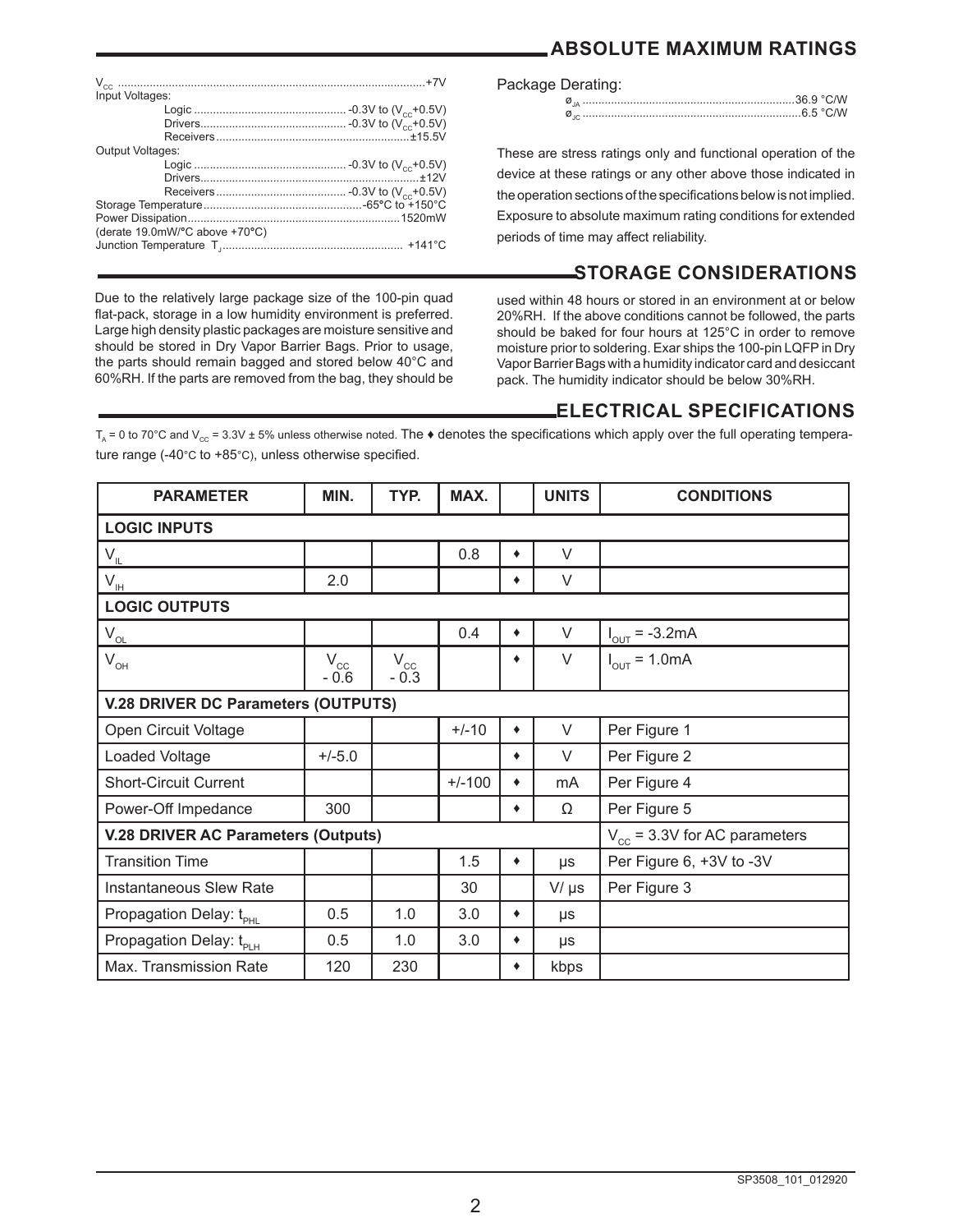T<sub>A</sub> = 0 to 70°C and V<sub>cc</sub> = 3.3V ± 5% unless otherwise noted. The  $\blacklozenge$  denotes the specifications which apply over the full operating temperature range (-40°C to +85°C), unless otherwise specified.

| <b>PARAMETER</b>                            | MIN.                              | TYP. | MAX.           |           | <b>UNITS</b> | <b>CONDITIONS</b>                 |
|---------------------------------------------|-----------------------------------|------|----------------|-----------|--------------|-----------------------------------|
| <b>V.28 RECEIVER DC Parameters (Inputs)</b> |                                   |      |                |           |              |                                   |
| Input Impedance                             | 3                                 |      | $\overline{7}$ | ٠         | $k\Omega$    | Per Figure 7                      |
| Open-Circuit Bias                           |                                   |      | $+2.0$         |           | $\vee$       | Per Figure 8                      |
| <b>HIGH Threshold</b>                       |                                   | 1.7  | 3.0            | ٠         | $\vee$       |                                   |
| <b>LOW Threshold</b>                        | 0.8                               | 1.2  |                | ٠         | $\vee$       |                                   |
| <b>V.28 RECEIVER AC Parameters</b>          |                                   |      |                |           |              | $V_{cc}$ = 3.3V for AC parameters |
| Propagation Delay: t <sub>PHI</sub>         |                                   | 100  | 500            |           | ns           |                                   |
| Propagation Delay: t <sub>PLH</sub>         |                                   | 100  | 500            |           | ns           |                                   |
| Max. Transmission Rate                      | 120                               | 230  |                |           | kbps         |                                   |
| V.10 DRIVER DC Parameters (Outputs)         |                                   |      |                |           |              |                                   |
| Open Circuit Voltage                        | $+/-4.0$                          |      | $+/-6.0$       |           | $\vee$       | Per Figure 9                      |
| <b>Test-Terminated Voltage</b>              | $0.9V_{cc}$                       |      |                |           | $\vee$       | Per Figure 10                     |
| <b>Short-Circuit Current</b>                |                                   |      | $+/-150$       |           | mA           | Per Figure 11                     |
| Power-Off Current                           |                                   |      | $+/-100$       |           | μA           | Per Figure 12                     |
| V.10 DRIVER AC Parameters (Outputs)         |                                   |      |                |           |              | $V_{cc}$ = 3.3V for AC parameters |
| <b>Transition Time</b>                      |                                   |      | 200            | ٠         | ns           | Per Figure 13, 10% to 90%         |
| Propagation Delay: t <sub>PHL</sub>         |                                   | 100  | 500            | $\bullet$ | ns           |                                   |
| Propagation Delay: tpi H                    |                                   | 100  | 500            | $\bullet$ | ns           |                                   |
| Max. Transmission Rate                      | 120                               |      |                |           | kbps         |                                   |
| V.10 RECEIVER DC Parameters (Inputs)        |                                   |      |                |           |              |                                   |
| Input Current                               | $-3.25$                           |      | $+3.25$        |           | mA           | Per Figures 14 and 15             |
| Input Impedance                             | 4                                 |      |                | ٠         | kΩ           |                                   |
| Sensitivity                                 |                                   |      | $+/-0.3$       |           | $\vee$       |                                   |
| <b>V.10 RECEIVER AC Parameters</b>          | $V_{cc}$ = 3.3V for AC parameters |      |                |           |              |                                   |
| Propagation Delay: t <sub>PHI</sub>         |                                   | 120  | 250            | ٠         | ns           |                                   |
| Propagation Delay: t <sub>PLH</sub>         |                                   | 120  | 250            |           | ns           |                                   |
| Max. Transmission Rate                      | 120                               |      |                | ٠         | kbps         |                                   |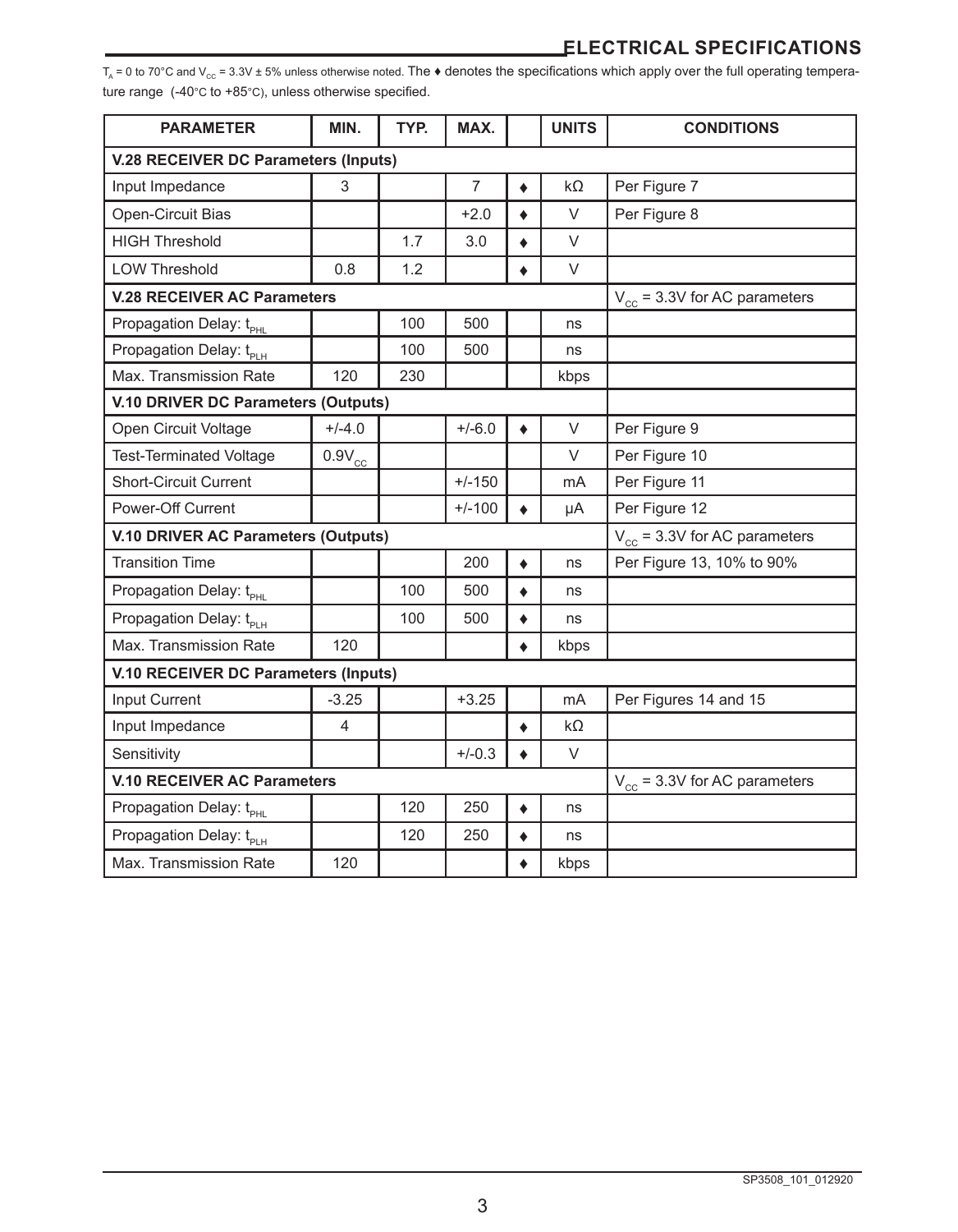T<sub>A</sub> = 0 to 70°C and V<sub>cc</sub> = 3.3V ± 5% unless otherwise noted. The  $\bullet$  denotes the specifications which apply over the full operating temperature range (-40°C to +85°C), unless otherwise specified.

| <b>PARAMETER</b>                            | MIN.                                                     | TYP. | MAX.     |           | <b>UNITS</b> | <b>CONDITIONS</b>                                       |  |  |  |
|---------------------------------------------|----------------------------------------------------------|------|----------|-----------|--------------|---------------------------------------------------------|--|--|--|
|                                             | V.11 DRIVER DC Parameters (Outputs)                      |      |          |           |              |                                                         |  |  |  |
| Open Circuit Voltage (V <sub>oc</sub> )     |                                                          |      | $+/-6.0$ | ٠         | $\vee$       | Per Figure 16                                           |  |  |  |
| <b>Test Terminated Voltage</b>              | $+/-2.0$                                                 |      |          | ٠         | V            | Per Figure 17                                           |  |  |  |
|                                             | $0.5(V_{\odot c})$                                       |      |          | ٠         | V            |                                                         |  |  |  |
| <b>Balance</b>                              |                                                          |      | $+/-0.4$ |           | $\vee$       | Per Figure 17                                           |  |  |  |
| Offset                                      |                                                          |      | $+3.0$   | ۰         | V            | Per Figure 17                                           |  |  |  |
| <b>Short-Circuit Current</b>                |                                                          |      | $+/-150$ | ٠         | mA           | Per Figure 18                                           |  |  |  |
| Power-Off Current                           |                                                          |      | $+/-100$ |           | μA           | Per Figure 19                                           |  |  |  |
| V.11 DRIVER AC Parameters (Outputs)         |                                                          |      |          |           |              | $V_{cc}$ = 3.3V for AC parameters                       |  |  |  |
| <b>Transition Time</b>                      |                                                          |      | 10       |           | ns           | Per Figures 21 and 35, 10% to<br>90% using $C_1 = 50pF$ |  |  |  |
| Propagation Delay: t <sub>PHI</sub>         |                                                          | 30   | 85       | ٠         | ns           | Per Figures 32 and 35                                   |  |  |  |
| Propagation Delay: t <sub>PLH</sub>         |                                                          | 30   | 85       | $\bullet$ | ns           | Per Figures 32 and 35                                   |  |  |  |
| <b>Differential Skew</b>                    |                                                          | 5    | 10       | ٠         | ns           | Per Figures 32 and 35                                   |  |  |  |
| Max. Transmission Rate                      | 20                                                       |      |          | ٠         | <b>Mbps</b>  |                                                         |  |  |  |
| <b>V.11 RECEIVER DC Parameters (Inputs)</b> |                                                          |      |          |           |              |                                                         |  |  |  |
| Common Mode Range                           | $-7$                                                     |      | $+7$     | ٠         | $\vee$       |                                                         |  |  |  |
| Sensitivity                                 |                                                          |      | $+/-0.2$ |           | $\vee$       |                                                         |  |  |  |
| Input Current                               | $-3.25$                                                  |      | $+3.25$  |           | mA           | Per Figures 20 and 22; Power on<br>or off               |  |  |  |
| Current with $100\Omega$<br>Termination     |                                                          |      | $+/-60$  |           | mA           | Per Figures 23 and 24                                   |  |  |  |
| Input Impedance                             | 4                                                        |      |          | ٠         | kΩ           |                                                         |  |  |  |
| <b>V.11 RECEIVER AC Parameters</b>          | $V_{cc}$ = 3.3V for AC parameters us-<br>ing $CL = 50pF$ |      |          |           |              |                                                         |  |  |  |
| Propagation Delay: t <sub>PHL</sub>         |                                                          | 30   | 85       |           | ns           | Per Figures 32 and 37                                   |  |  |  |
| Propagation Delay: t <sub>PLH</sub>         |                                                          | 30   | 85       |           | ns           | Per Figures 32 and 37                                   |  |  |  |
| <b>Skew</b>                                 |                                                          | 5    | 10       |           | ns           | Per Figure 32                                           |  |  |  |
| Max. Transmission Rate                      | 20                                                       |      |          |           | <b>Mbps</b>  |                                                         |  |  |  |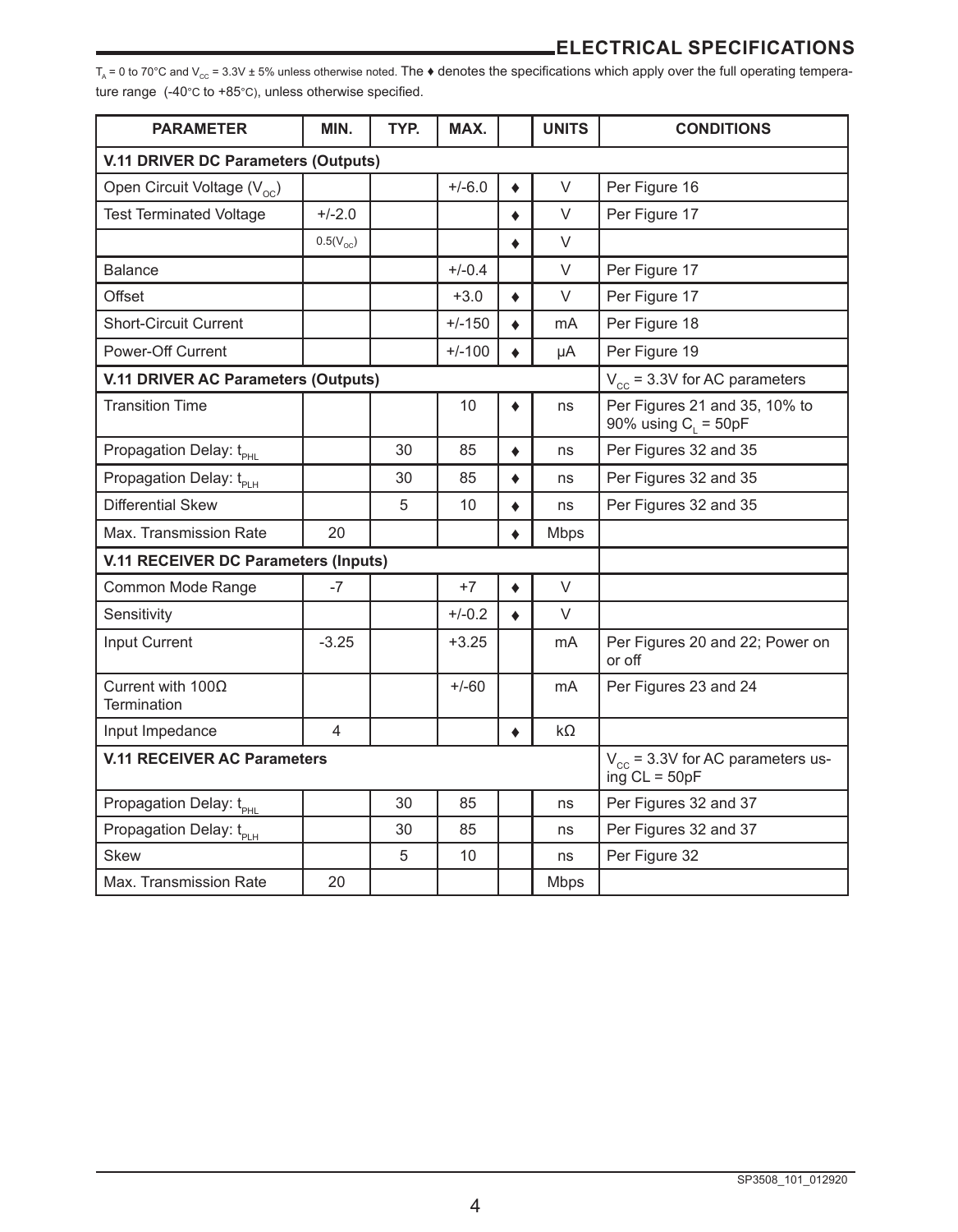$T_A = 0$  to 70°C and  $V_{cc} = 3.3V \pm 5\%$  unless otherwise noted. The  $\triangleleft$  denotes the specifications which apply over the full operating temperature range (-40°C to +85°C), unless otherwise specified.

| <b>PARAMETER</b>                     | MIN.                                       | TYP.    | MAX.      |           | <b>UNITS</b> | <b>CONDITIONS</b>                               |  |  |
|--------------------------------------|--------------------------------------------|---------|-----------|-----------|--------------|-------------------------------------------------|--|--|
|                                      | <b>V.35 DRIVER DC Parameters (Outputs)</b> |         |           |           |              |                                                 |  |  |
| Open Circuit Voltage                 |                                            |         | $+/-1.20$ |           | $\vee$       | Per Figure 16                                   |  |  |
| <b>Test Terminated Voltage</b>       | $+/-0.44$                                  |         | $+/-0.66$ |           | $\vee$       | Per Figure 25                                   |  |  |
| Offset                               |                                            |         | $+/-0.6$  | $\bullet$ | $\vee$       | Per Figure 25                                   |  |  |
| Output Overshoot                     | $-0.2VST$                                  |         | $+0.2VST$ | ٠         | V            | Per Figure 25; $V_{ST}$ = Steady State<br>value |  |  |
| Source Impedance                     | 50                                         |         | 150       | $\bullet$ | Ω            | Per Figure 26; $Z_s = V_2/V_1 \times 50$        |  |  |
| Short-Circuit Impedance              | 135                                        |         | 165       |           | Ω            | Per Figure 27                                   |  |  |
| V.35 DRIVER AC Parameters (Outputs)  |                                            |         |           |           |              | $V_{cc}$ = 3.3V for AC parameters               |  |  |
| <b>Transition Time</b>               |                                            |         | 20        | ٠         | ns           |                                                 |  |  |
| Propagation Delay: t <sub>PHL</sub>  |                                            | 30      | 85        | ۰         | ns           | Per Figures 32 and 35; $C_{L}$ = 20pF           |  |  |
| Propagation Delay: t <sub>PLH</sub>  |                                            | 30      | 85        | ٠         | ns           | Per Figures 32 and 35; $C_i = 20pF$             |  |  |
| <b>Differential Skew</b>             |                                            |         | 5         | ٠         | ns           | Per Figures 32 and 35; $C_i = 20pF$             |  |  |
| Max. Transmission Rate               | 20                                         |         |           | ٠         | <b>Mbps</b>  |                                                 |  |  |
| V.35 RECEIVER DC Parameters (Inputs) |                                            |         |           |           |              |                                                 |  |  |
| Sensitivity                          |                                            | $+/-50$ | $+/-200$  | ٠         | mV           |                                                 |  |  |
| Source Impedance                     | 90                                         |         | 110       |           | Ω            | Per Figure 29; $Z_s = V_2/V_1 \times 50\Omega$  |  |  |
| Short-Circuit Impedance              | 135                                        |         | 165       |           | Ω            | Per Figure 30                                   |  |  |
| <b>V.35 RECEIVER AC Parameters</b>   |                                            |         |           |           |              | $V_{cc}$ = 3.3V for AC parameters               |  |  |
| Propagation Delay: t <sub>PHL</sub>  |                                            | 30      | 85        |           | ns           | Per Figures 32 and 37; $C_i = 20pF$             |  |  |
| Propagation Delay: t <sub>PLH</sub>  |                                            | 30      | 85        |           | ns           | Per Figures 32 and 37; $C_1 = 20pF$             |  |  |
| <b>Skew</b>                          |                                            | 5       | 10        |           | ns           | Per Figure 32; $C_i = 20pF$                     |  |  |
| Max. Transmission Rate               | 20                                         |         |           |           | Mbps         |                                                 |  |  |
| <b>TRANSCEIVER LEAKAGE CURRENTS</b>  |                                            |         |           |           |              |                                                 |  |  |
| Driver Output 3-State Cur-<br>rent   |                                            |         | 200       |           | μA           | Per Figure 31; Drivers Disabled                 |  |  |
| Receiver Output 3-State<br>Current   |                                            | 1       | 10        |           | μA           | $D_x = 111$                                     |  |  |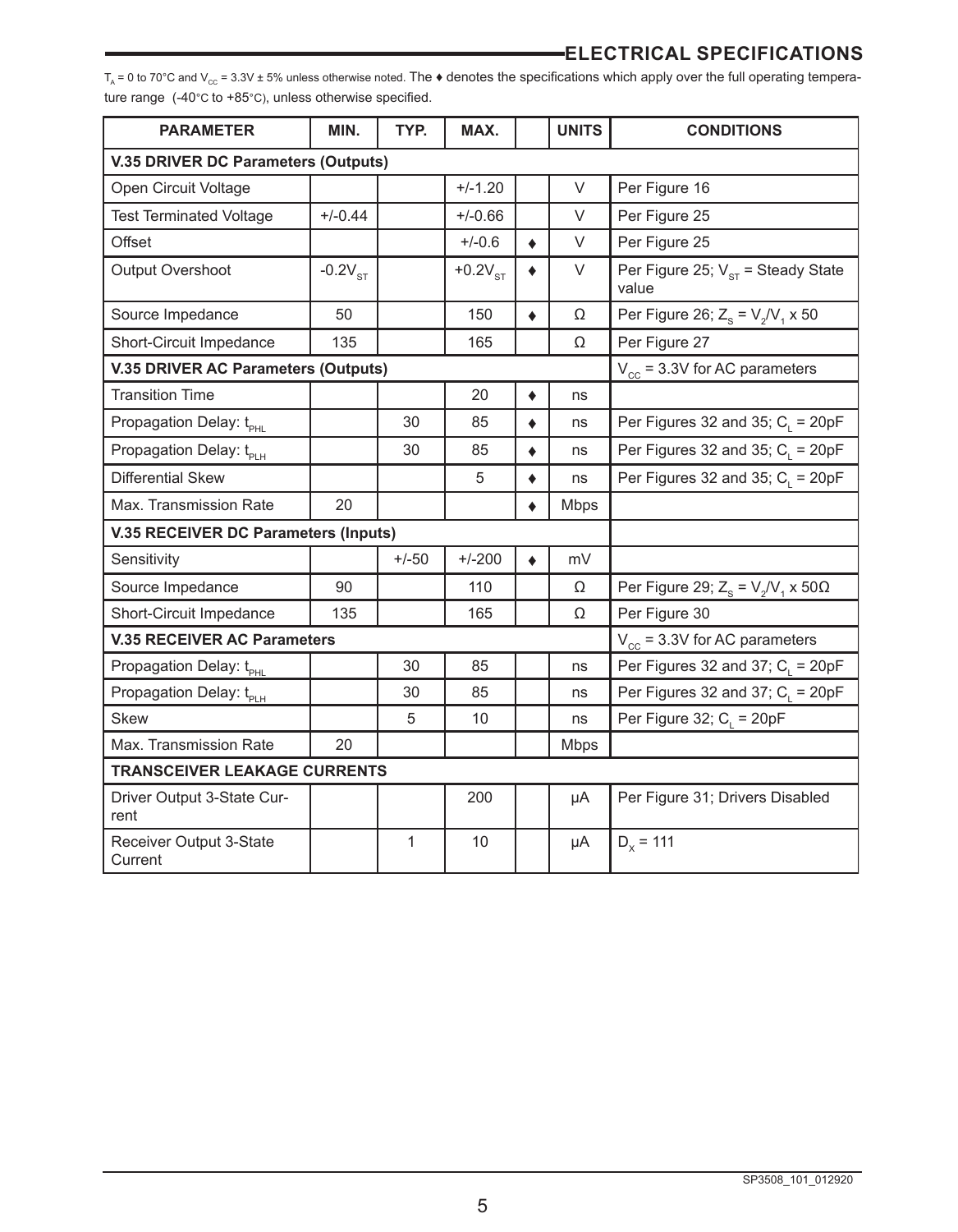T<sub>A</sub> = 0 to 70°C and V<sub>cc</sub> = 3.3V ± 5% unless otherwise noted. The  $\bullet$  denotes the specifications which apply over the full operating temperature range (-40°C to +85°C), unless otherwise specified.

| <b>PARAMETER</b>                   | MIN. | TYP. | MAX. |   | <b>UNITS</b> | <b>CONDITIONS</b>                                                    |  |  |
|------------------------------------|------|------|------|---|--------------|----------------------------------------------------------------------|--|--|
| <b>POWER REQUIREMENTS</b>          |      |      |      |   |              |                                                                      |  |  |
| $\rm V_{cc}$                       | 3.15 | 3.3  | 3.45 |   | $\vee$       |                                                                      |  |  |
| I <sub>cc</sub> (No Mode Selected) |      | 1    |      | ٠ | μA           | All $I_{cc}$ values are with $V_{cc}$ = +3.3V                        |  |  |
| (V.28 / RS-232)                    |      | 95   |      | ٠ | mA           | $f_{in}$ = 230kbps; Drivers active and<br>loaded                     |  |  |
| (V.11 / RS-422)                    |      | 230  |      | ٠ | mA           | $f_{in}$ = 20Mbps; Drivers active and<br>loaded                      |  |  |
| (EIA-530 & RS-449)                 |      | 270  |      | ٠ | mA           | $f_{\text{in}}$ = 20Mbps; Drivers active and<br>loaded               |  |  |
| (V.35)                             |      | 170  |      | ٠ | mA           | V.35 @ $f_{\text{in}}$ = 20Mbps, V.28 @ $f_{\text{in}}$ =<br>230kbps |  |  |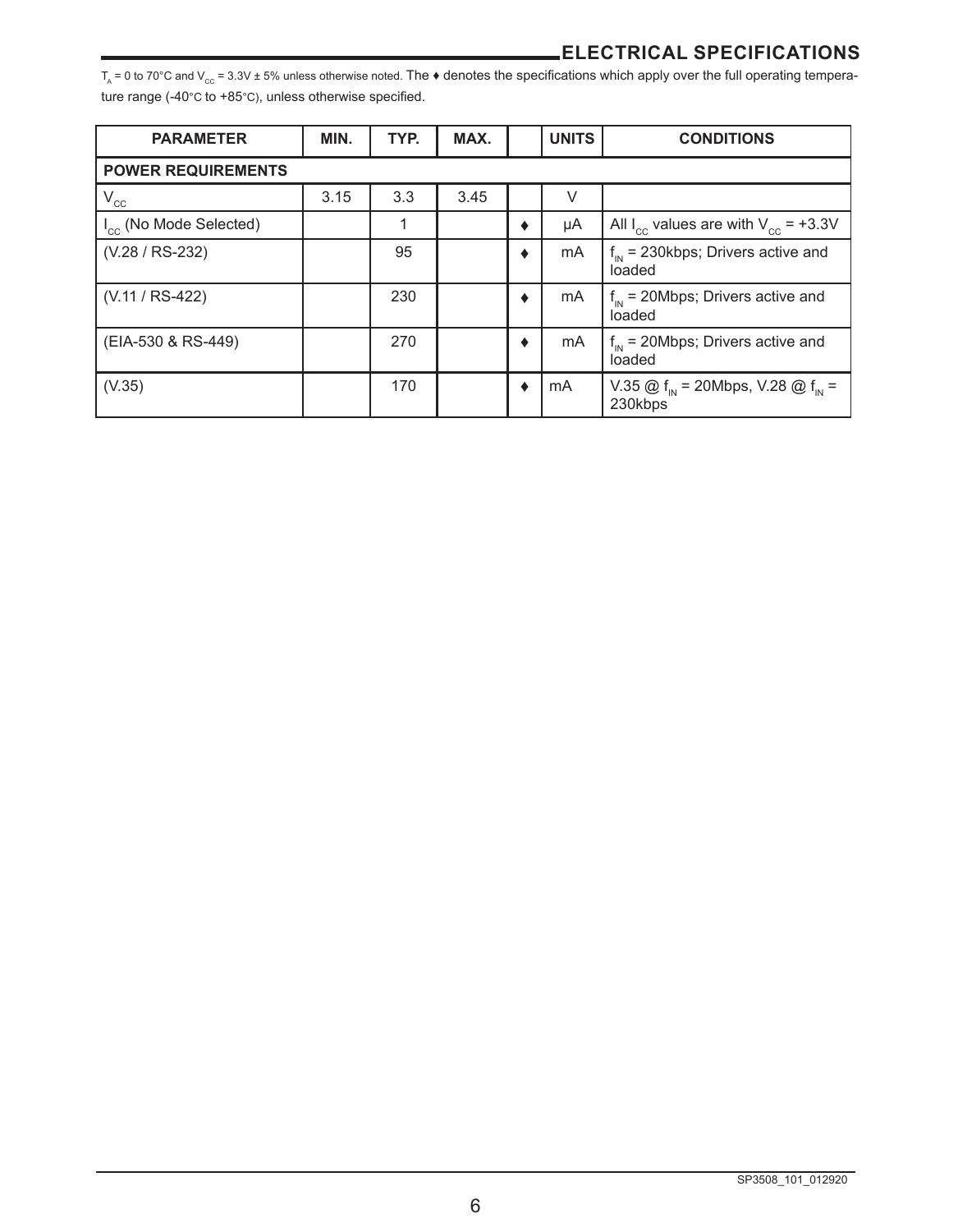$T_A = 0$  to 70°C and  $V_{CC} = 3.3V \pm 5%$  unless otherwise noted.

| <b>PARAMETER</b>                                           | MIN. | TYP. | MAX. | <b>Units</b> | <b>CONDITIONS</b>                                              |
|------------------------------------------------------------|------|------|------|--------------|----------------------------------------------------------------|
| DRIVER DELAY TIME BETWEEN ACTIVE MODE AND TRI-STATE MODE   |      |      |      |              |                                                                |
| RS-232/V.28                                                |      |      |      |              |                                                                |
| t <sub>pzi</sub> ; Tri-state to Output LOW                 |      | 0.70 | 5.0  | μs           | $C_1$ = 100pF, <b>Fig. 33 &amp; 39</b> ; S <sub>1</sub> closed |
| t <sub>PZH</sub> ; Tri-state to Output HIGH                |      | 0.40 | 2.0  | μs           | $C_1$ = 100pF, <b>Fig. 33 &amp; 39</b> ; S <sub>2</sub> closed |
| $t_{p+7}$ ; Output LOW to Tri-state                        |      | 0.20 | 2.0  | μs           | $C_1$ = 100pF, Fig. 33 & 39; S <sub>1</sub> closed             |
| t <sub>PH7</sub> ; Output HIGH to Tri-state                |      | 0.40 | 2.0  | μs           | $C_1$ = 100pF, <b>Fig. 33 &amp; 39</b> ; S <sub>2</sub> closed |
| RS-423/V.10                                                |      |      |      |              |                                                                |
| t <sub>pzL</sub> ; Tri-state to Output LOW                 |      | 0.15 | 2.0  | μs           | $C_1$ = 100pF, Fig. 33 & 39; S <sub>1</sub> closed             |
| t <sub>pzH</sub> ; Tri-state to Output HIGH                |      | 0.20 | 2.0  | μs           | $C_i = 100pF$ , Fig. 33 & 39; S <sub>2</sub> closed            |
| $t_{p_1}$ ; Output LOW to Tri-state                        |      | 0.20 | 2.0  | μs           | $C_i = 100pF$ , Fig. 33 & 39; S, closed                        |
| t <sub>PH7</sub> ; Output HIGH to Tri-state                |      | 0.15 | 2.0  | μs           | $C_1$ = 100pF, <b>Fig. 33 &amp; 39</b> ; S <sub>2</sub> closed |
| RS-422/V.11                                                |      |      |      |              |                                                                |
| t <sub>pzi</sub> ; Tri-state to Output LOW                 |      | 2.80 | 10.0 | μs           | $C_i = 100pF$ , Fig. 33 & 36; S <sub>1</sub> closed            |
| t <sub>pzH</sub> ; Tri-state to Output HIGH                |      | 0.10 | 2.0  | μs           | $C_i = 100pF$ , Fig. 33 & 36; S <sub>2</sub> closed            |
| $t_{PI}$ ; Output LOW to Tri-state                         |      | 0.10 | 2.0  | μs           | $C_i = 15pF$ , Fig. 33 & 36; S <sub>1</sub> closed             |
| t <sub>PHZ</sub> ; Output HIGH to Tri-state                |      | 0.10 | 2.0  | μs           | $C_1$ = 15pF, <b>Fig. 33 &amp; 36</b> ; S <sub>2</sub> closed  |
| V.35                                                       |      |      |      |              |                                                                |
| t <sub>PZL</sub> ; Tri-state to Output LOW                 |      | 2.60 | 10.0 | μs           | $C_i = 100pF$ , Fig. 33 & 36; S, closed                        |
| t <sub>pzH</sub> ; Tri-state to Output HIGH                |      | 0.10 | 2.0  | μs           | $C_1$ = 100pF, <b>Fig. 33 &amp; 36</b> ; S <sub>2</sub> closed |
| $t_{PI}$ ; Output LOW to Tri-state                         |      | 0.10 | 2.0  | μs           | $C_1$ = 15pF, Fig. 33 & 36; S <sub>1</sub> closed              |
| t <sub>PHZ</sub> ; Output HIGH to Tri-state                |      | 0.15 | 2.0  | μs           | $C_1$ = 15pF, Fig. 33 & 36; S <sub>2</sub> closed              |
| RECEIVER DELAY TIME BETWEEN ACTIVE MODE AND TRI-STATE MODE |      |      |      |              |                                                                |
| RS-232/V.28                                                |      |      |      |              |                                                                |
| t <sub>pzi</sub> ; Tri-state to Output LOW                 |      | 0.12 | 2.0  | μs           | $C_i = 100pF$ , Fig. 34 & 37; S, closed                        |
| t <sub>PZH</sub> ; Tri-state to Output HIGH                |      | 0.10 | 2.0  | μs           | $C_1$ = 100pF, Fig. 34 & 37; S <sub>2</sub> closed             |
| $t_{p+7}$ ; Output LOW to Tri-state                        |      | 0.10 | 2.0  | μs           | $C_i = 100pF$ , Fig. 34 & 37; S <sub>1</sub> closed            |
| t <sub>PHZ</sub> ; Output HIGH to Tri-state                |      | 0.10 | 2.0  | μs           | $C_1$ = 100pF, Fig. 34 & 37; S <sub>2</sub> closed             |
| RS-423/V.10                                                |      |      |      |              |                                                                |
| t <sub>pzL</sub> ; Tri-state to Output LOW                 |      | 0.10 | 2.0  | μs           | $C_1$ = 100pF, Fig. 34 & 37; S <sub>1</sub> closed             |
| t <sub>pzH</sub> ; Tri-state to Output HIGH                |      | 0.10 | 2.0  | μs           | $C_i = 100pF$ , Fig. 34 & 37; S <sub>2</sub> closed            |
| $t_{PI}$ ; Output LOW to Tri-state                         |      | 0.10 | 2.0  | μs           | $C_1$ = 100pF, Fig. 34 & 37; S <sub>1</sub> closed             |
| t <sub>PHZ</sub> ; Output HIGH to Tri-state                |      | 0.10 | 2.0  | μs           | $C_i = 100pF$ , Fig. 34 & 37; S <sub>2</sub> closed            |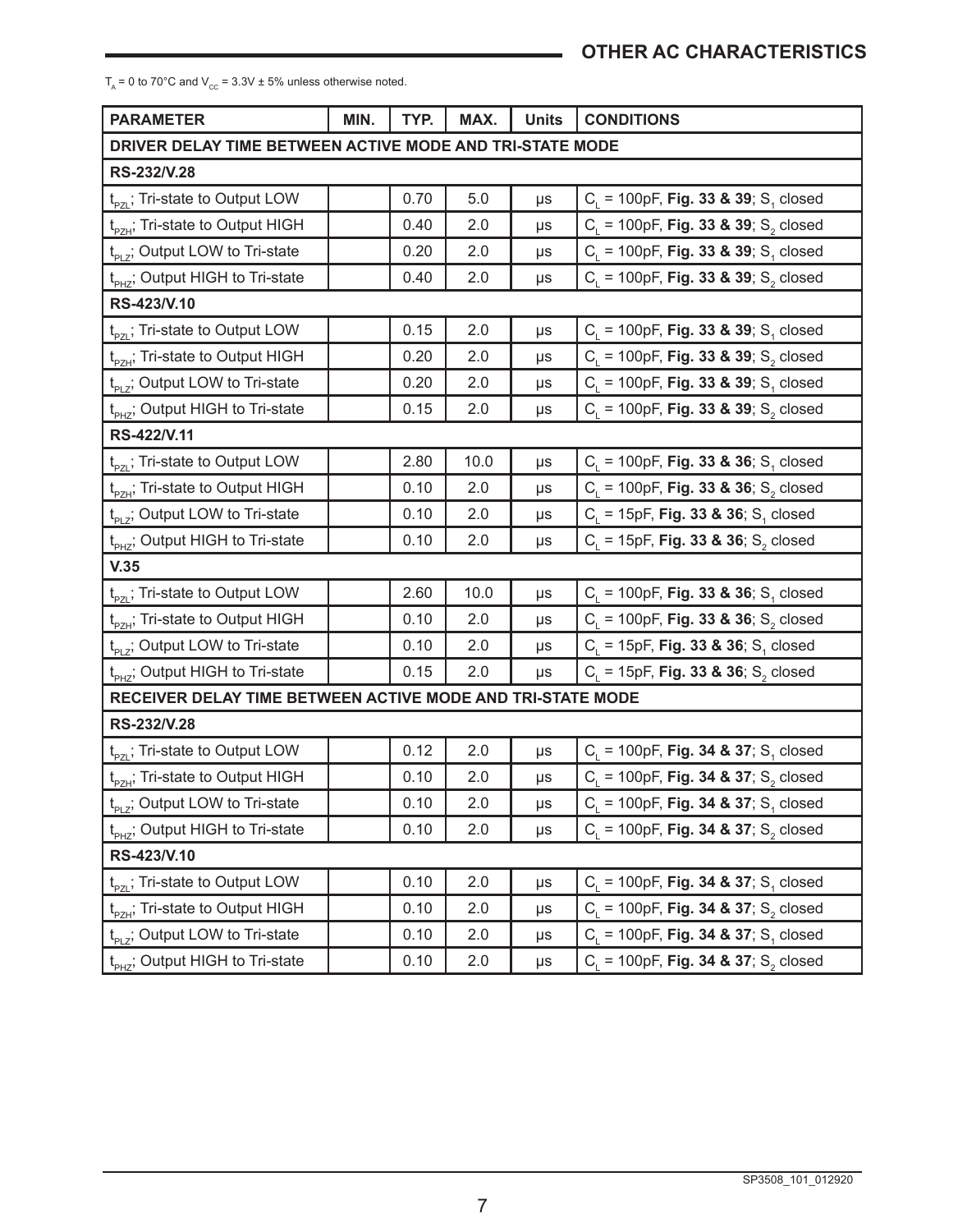$T_A = 0$  to 70°C and  $V_{cc} = +3.3V$  unless otherwise noted.

| <b>PARAMETER</b>                            | MIN. | TYP.           | MAX. | <b>UNITS</b> | <b>CONDITIONS</b>                                   |
|---------------------------------------------|------|----------------|------|--------------|-----------------------------------------------------|
| RS-422/V.11                                 |      |                |      |              |                                                     |
| $t_{pzi}$ ; Tri-state to Output LOW         |      | 0.10           | 2.0  | μs           | $C_i = 100pF$ , Fig. 34 &<br>$38; S1$ closed        |
| $t_{\text{ex}}$ ; Tri-state to Output HIGH  |      | 0.10           | 2.0  | μs           | $C_i = 100pF$ , Fig. 34 &<br>$38; S2$ closed        |
| $t_{PIZ}$ ; Output LOW to Tri-state         |      | 0.10           | 2.0  | μs           | $C_i = 15pF$ , Fig. 34 &<br>$38; S1$ closed         |
| t <sub>PH7</sub> ; Output HIGH to Tri-state |      | 0.10           | 2.0  | μs           | $C_i = 15pF$ , Fig. 34 &<br>$38; S2$ closed         |
| V.35                                        |      |                |      |              |                                                     |
| $t_{\text{p}z}$ ; Tri-state to Output LOW   |      | 0.10           | 2.0  | μs           | $C_i = 100pF$ , Fig. 34 &<br>$38; S1$ closed        |
| t <sub>pzH</sub> ; Tri-state to Output HIGH |      | 0.10           | 2.0  | μs           | $C_i = 100pF$ , Fig. 34 &<br>$38; S2$ closed        |
| $t_{p+2}$ ; Output LOW to Tri-state         |      | 0.10           | 2.0  | μs           | $C_i = 15pF$ , Fig. 34 &<br>$38; S1$ closed         |
| $t_{\text{pHZ}}$ ; Output HIGH to Tri-state |      | 0.10           | 2.0  | μs           | $C_i = 15pF$ , Fig. 34 &<br>$38; S2$ closed         |
| <b>TRANSCEIVER TO TRANSCEIVER SKEW</b>      |      |                |      |              | (per Figures 32, 35, 37)                            |
| RS-232 Driver                               |      | 100            |      | ns           | $[ (t_{PHL})Tx1 - (t_{PHL})Txn ]$                   |
|                                             |      | 100            |      | ns           | $[ (t_{PLH})Tx1 - (t_{PLH})Txn]$                    |
| RS-232 Receiver                             |      | 20             |      | ns           | $[ (t_{PHL})Rx1 - (t_{PHL})Rxn ]$                   |
|                                             |      | 20             |      | ns           | $[ (t_{PLH})Rx1 - (t_{PLH})Rxn ]$                   |
| RS-422 Driver                               |      | 2              |      | ns           | $[(t_{\text{p}_{HI}})Tx1 - (t_{\text{p}_{HI}})Txn]$ |
|                                             |      | $\overline{2}$ |      | ns           | $[ (t_{p_LH})Tx1 - (t_{p_LH})Txn ]$                 |
| RS-422 Receiver                             |      | 3              |      | ns           | $[ (t_{PHL})Rx1 - (t_{PHL})Rxn ]$                   |
|                                             |      | 3              |      | ns           | $[ (t_{p_{LH}})Rx1 - (t_{p_{LH}})Rxn ]$             |
| RS-423 Driver                               |      | 5              |      | ns           | $[ (t_{PHL})Tx2 - (t_{PHL})Txn ]$                   |
|                                             |      | 5              |      | ns           | $[ (t_{p_LH})Tx2 - (t_{p_LH})Txn ]$                 |
| RS-423 Receiver                             |      | 5              |      | ns           | $[ (t_{\text{pH}})Rx2 - (t_{\text{pH}})Rxn ]$       |
|                                             |      | 5              |      | ns           | $[ (t_{PLH})Rx2 - (t_{PLH})Rxn ]$                   |
| V.35 Driver                                 |      | 4              |      | ns           | $[ (t_{PHL})Tx1 - (t_{PHL})Txn ]$                   |
|                                             |      | 4              |      | ns           | $[ (t_{p_LH})Tx1 - (t_{p_LH})Txn ]$                 |
| V.35 Receiver                               |      | 6              |      | ns           | $[ (t_{PHL})Rx1 - (t_{PHL})Rxn ]$                   |
|                                             |      | 6              |      | ns           | $[ (t_{p_{1H}})Rx1 - (t_{p_{1H}})Rxn]$              |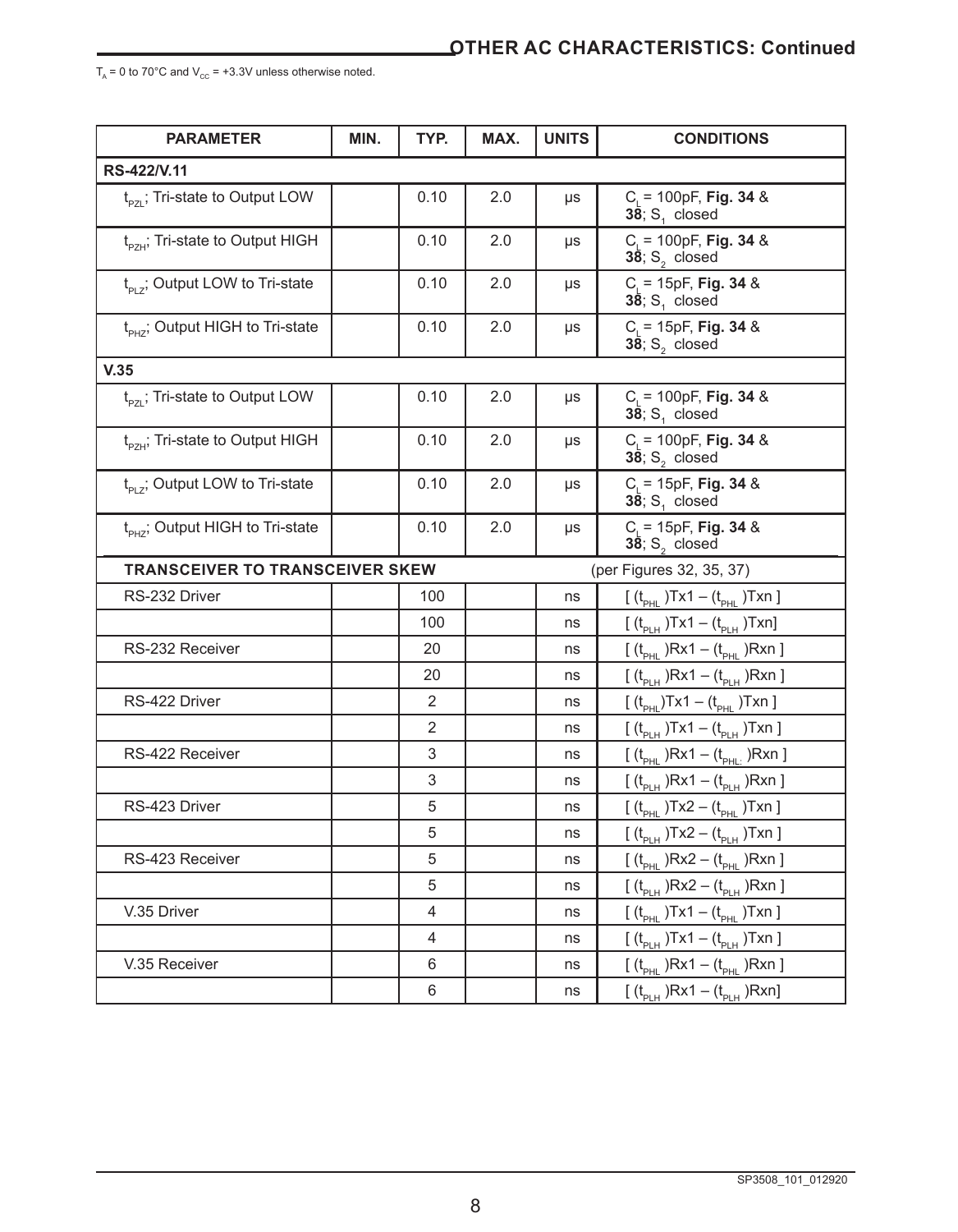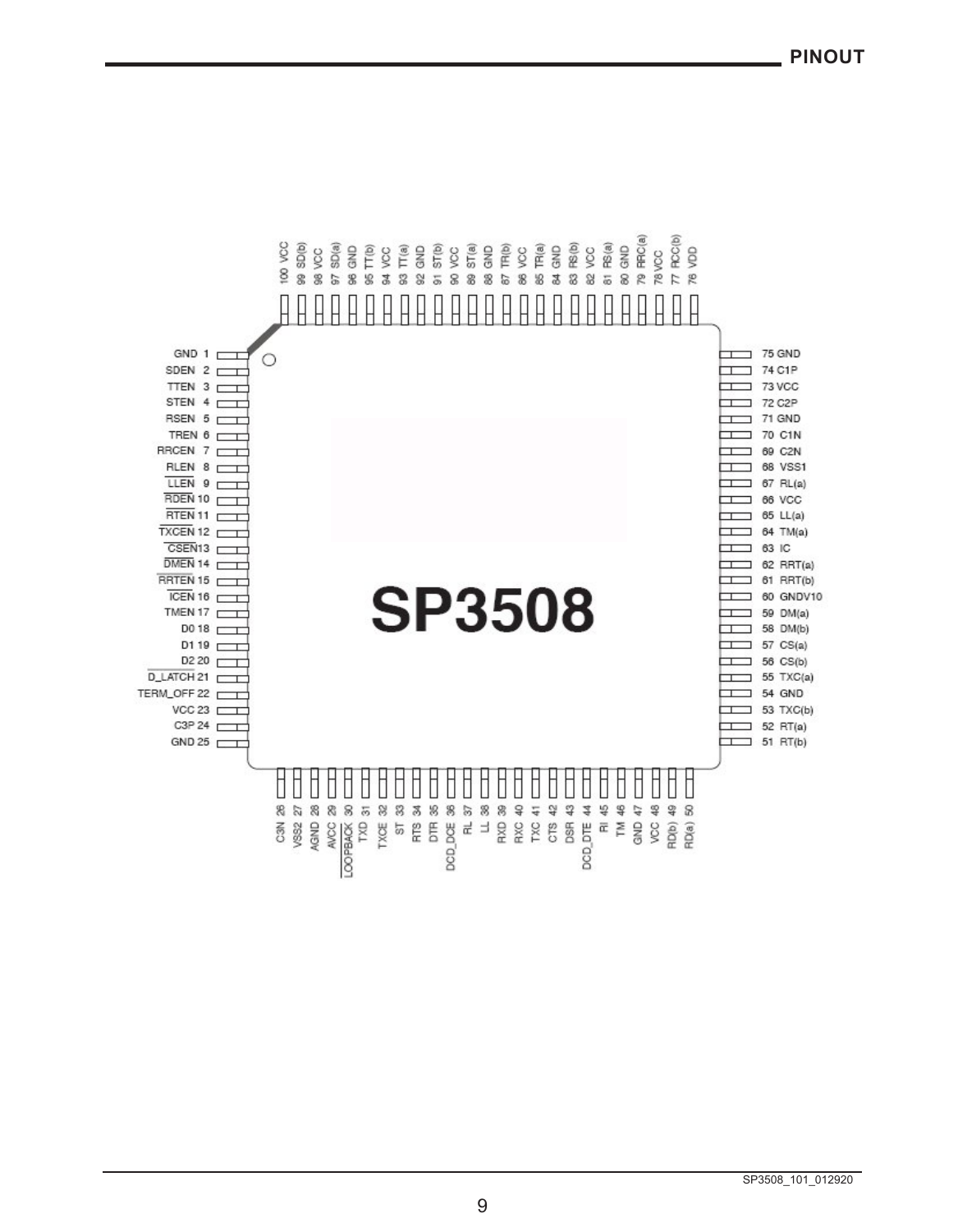| SP3508 Pin Designation |                  |                                          |  |  |  |  |
|------------------------|------------------|------------------------------------------|--|--|--|--|
| Pin Number             | Pin Name         | Description                              |  |  |  |  |
| 1                      | <b>GND</b>       | Signal Ground                            |  |  |  |  |
| $\overline{2}$         | <b>SDEN</b>      | <b>TxD Driver Enable Input</b>           |  |  |  |  |
| 3                      | <b>TTEN</b>      | <b>TxCE Driver Enable Input</b>          |  |  |  |  |
| 4                      | <b>STEN</b>      | ST Driver Enabe Input                    |  |  |  |  |
| 5                      | <b>RSEN</b>      | RTS Driver Enable Input                  |  |  |  |  |
| 6                      | <b>TREN</b>      | <b>DTR Driver Enable Input</b>           |  |  |  |  |
| $\overline{7}$         | <b>RRCEN</b>     | <b>DCD Driver Enable Input</b>           |  |  |  |  |
| 8                      | <b>RLEN</b>      | <b>RL Driver Enable Input</b>            |  |  |  |  |
| 9                      | LLEN#            | LL Driver Enable Input                   |  |  |  |  |
| 10                     | RDEN#            | RxD Receiver Enabe Input                 |  |  |  |  |
| 11                     | RTEN#            | RxC Receiver Enable Input                |  |  |  |  |
| 12                     | TxCEN#           | <b>TxC Receiver Enable Input</b>         |  |  |  |  |
| 13                     | CSEN#            | <b>CTS Receiver Enable Input</b>         |  |  |  |  |
| 14                     | DMEN#            | <b>DSR Receiver Enable Input</b>         |  |  |  |  |
| 15                     | RRTEN#           | DCD <sub>nTE</sub> Receiver Enable Input |  |  |  |  |
| 16                     | ICEN#            | RI Receiver Enable Input                 |  |  |  |  |
| 17                     | <b>TMEN</b>      | TM Receiver Enable Input                 |  |  |  |  |
| 18                     | D <sub>0</sub>   | Mode Select Input                        |  |  |  |  |
| 19                     | D <sub>1</sub>   | Mode Select Input                        |  |  |  |  |
| 20                     | D <sub>2</sub>   | Mode Select Input                        |  |  |  |  |
| 21                     | DLATCH#          | Decoder Latch Input                      |  |  |  |  |
| 22                     | TERM OFF         | <b>Termination Disable Input</b>         |  |  |  |  |
| 23                     | <b>VCC</b>       | Power Supply Input                       |  |  |  |  |
| 24                     | C <sub>3</sub> P | Charge Pump Capacitor                    |  |  |  |  |
| 25                     | <b>GND</b>       | Signal Ground                            |  |  |  |  |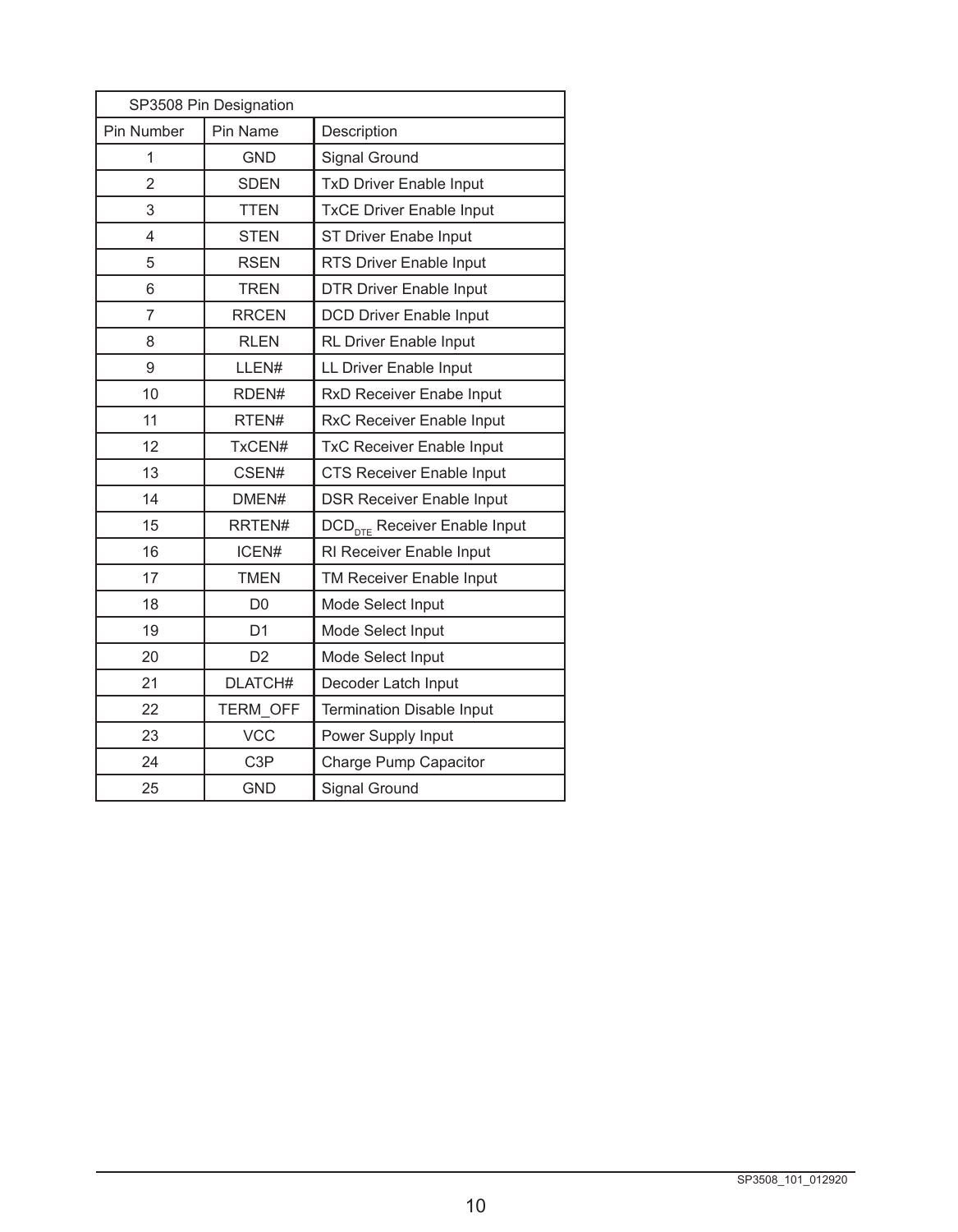| SP3508 Pin Designation |                  |                                        |  |  |  |
|------------------------|------------------|----------------------------------------|--|--|--|
| Pin Number             | Pin Name         | Description                            |  |  |  |
| 26                     | C <sub>3</sub> N | Charge Pump Capacitor                  |  |  |  |
| 27                     | VSS <sub>2</sub> | Minus VCC                              |  |  |  |
| 28                     | <b>AGND</b>      | Signal Ground                          |  |  |  |
| 29                     | <b>AVCC</b>      | Power Supply Input                     |  |  |  |
| 30                     | LOOPBACK#        | Loopback Mode Enable Input             |  |  |  |
| 31                     | <b>TxD</b>       | <b>TxD Driver TTL Input</b>            |  |  |  |
| 32                     | <b>TxCE</b>      | <b>TxCE Driver TTL input</b>           |  |  |  |
| 33                     | <b>ST</b>        | ST Driver TTL Input                    |  |  |  |
| 34                     | <b>RTS</b>       | RTS Driver TTL Input                   |  |  |  |
| 35                     | <b>DTR</b>       | <b>DTR Driver TTL Input</b>            |  |  |  |
| 36                     | DCD DCE          | DCD <sub>pcF</sub> Driver TTL Input    |  |  |  |
| 37                     | <b>RL</b>        | RL Driver TTL Input                    |  |  |  |
| 38                     | LL               | LL Driver TTL Input                    |  |  |  |
| 39                     | <b>RxD</b>       | RxD Receiver TTL Output                |  |  |  |
| 40                     | <b>RxC</b>       | RxC Receiver TTL Output                |  |  |  |
| 41                     | <b>TxC</b>       | <b>TxC Receiver TTL Output</b>         |  |  |  |
| 42                     | <b>CTS</b>       | CTS Receiver TTL Output                |  |  |  |
| 43                     | <b>DSR</b>       | <b>DSR Receiver TTL Output</b>         |  |  |  |
| 44                     | DCD_DTE          | DCD <sub>nTE</sub> Receiver TTL Output |  |  |  |
| 45                     | R <sub>1</sub>   | RI Receiver TTL Output                 |  |  |  |
| 46                     | <b>TM</b>        | TM Receiver TTL Output                 |  |  |  |
| 47                     | <b>GND</b>       | Signal Ground                          |  |  |  |
| 48                     | <b>VCC</b>       | Power Supply Input                     |  |  |  |
| 49                     | RD(B)            | RxD Non-Inverting Input                |  |  |  |
| 50                     | RD(A)            | RxD Inverting Input                    |  |  |  |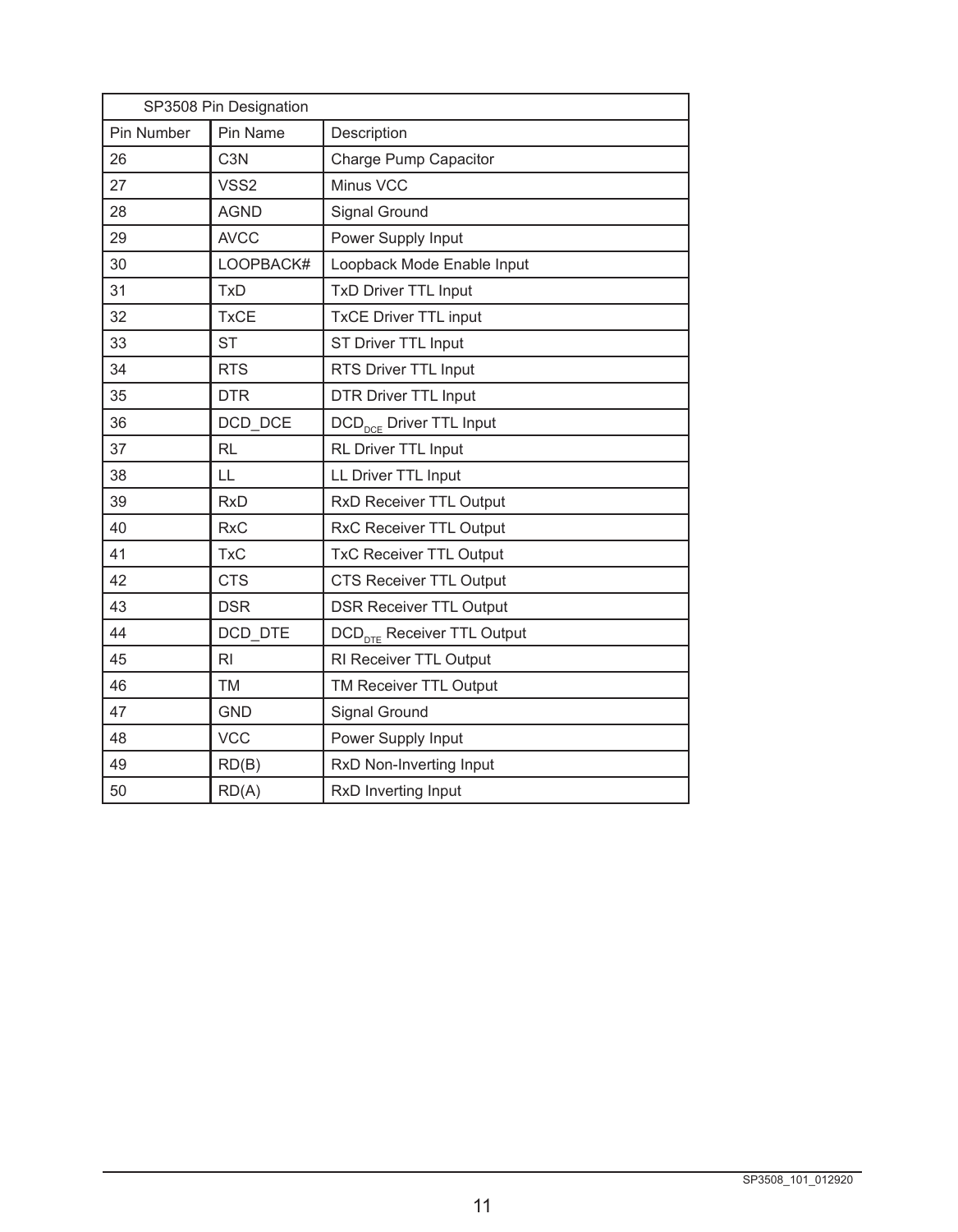| Pin Number | Pin Name         | Description                            |
|------------|------------------|----------------------------------------|
| 51         | RT(B)            | RxC Non-Inverting Input                |
| 52         | RT(A)            | RxC Inverting Input                    |
| 53         | TxC(B)           | TxC Non-Inverting Input                |
| 54         | <b>GND</b>       | Signal Ground                          |
| 55         | TxC(A)           | TxC Inverting Input                    |
| 56         | CS(B)            | CTS Non-Inverting Input                |
| 57         | CS(A)            | CTS Inverting Input                    |
| 58         | DM(B)            | <b>DSR Non-Inverting Input</b>         |
| 59         | DM(A)            | <b>DSR Inverting Input</b>             |
| 60         | GNDV10           | V.10 RX Reference Node                 |
| 61         | RRT(B)           | DCD <sub>nTE</sub> Non-Inverting Input |
| 62         | RRT(A)           | DCD <sub>DTE</sub> Inverting Input     |
| 63         | IC               | RI Receiver Input                      |
| 64         | TM(A)            | <b>TM Receiver Input</b>               |
| 65         | LL(A)            | <b>LL Driver Output</b>                |
| 66         | <b>VCC</b>       | Power Supply Input                     |
| 67         | RL(A)            | <b>RL Driver Output</b>                |
| 68         | VSS1             | -2xVCC Charge Pump Output              |
| 69         | C <sub>2</sub> N | Charge Pump Capacitor                  |
| 70         | C <sub>1</sub> N | Charge Pump Capacitor                  |
| 71         | <b>GND</b>       | Signal Ground                          |
| 72         | C <sub>2</sub> P | Charge Pump Capacitor                  |
| 73         | <b>VCC</b>       | Power Supply Input                     |
| 74         | C <sub>1</sub> P | Charge Pump Capacitor                  |
| 75         | <b>GND</b>       | <b>Signal Ground</b>                   |

SP3508 Pin Designation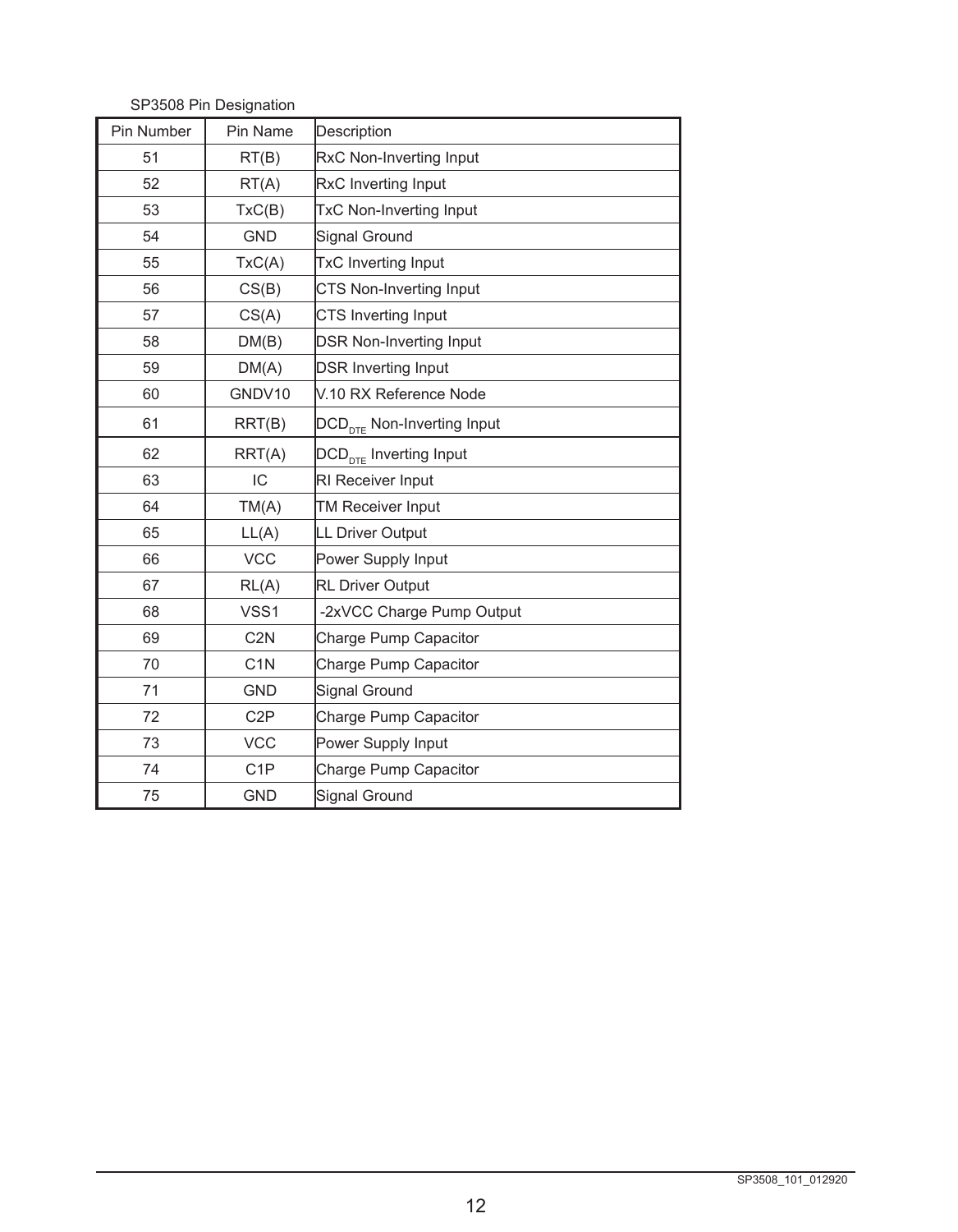| Pin Number | Pin Name   | Description                             |
|------------|------------|-----------------------------------------|
| 76         | <b>VDD</b> | 2xVCC Charge Pump Output                |
| 77         | RRC(B)     | DCD <sub>pCF</sub> Non-Inverting Output |
| 78         | <b>VCC</b> | Power Supply Input                      |
| 79         | RRC(A)     | DCD <sub>DCE</sub> Inverting Output     |
| 80         | <b>GND</b> | <b>Signal Ground</b>                    |
| 81         | RS(A)      | <b>RTS Inverting Output</b>             |
| 82         | <b>VCC</b> | Power Supply Input                      |
| 83         | RS(B)      | <b>RTS Non-Inverting Output</b>         |
| 84         | <b>GND</b> | Signal Ground                           |
| 85         | TR(A)      | <b>DTR Inverting Output</b>             |
| 86         | <b>VCC</b> | Power Supply Input                      |
| 87         | TR(B)      | <b>DTR Non-Inverting Output</b>         |
| 88         | <b>GND</b> | Signal Ground                           |
| 89         | ST(A)      | <b>ST Inverting Output</b>              |
| 90         | <b>VCC</b> | Power Supply Input                      |
| 91         | ST(B)      | ST Non-Inverting Output                 |
| 92         | <b>GND</b> | <b>Signal Ground</b>                    |
| 93         | TT(A)      | <b>TxCE Inverting Output</b>            |
| 94         | <b>VCC</b> | Power Supply Input                      |
| 95         | TT(B)      | <b>TxCE Non-Inverting Output</b>        |
| 96         | <b>GND</b> | <b>Signal Ground</b>                    |
| 97         | SD(A)      | <b>TxD Inverting Output</b>             |
| 98         | <b>VCC</b> | Power Supply Input                      |
| 99         | SD(B)      | <b>TxD Non-Inverting Output</b>         |
| 100        | <b>VCC</b> | Power Supply Input                      |

SP3508 Pin Designation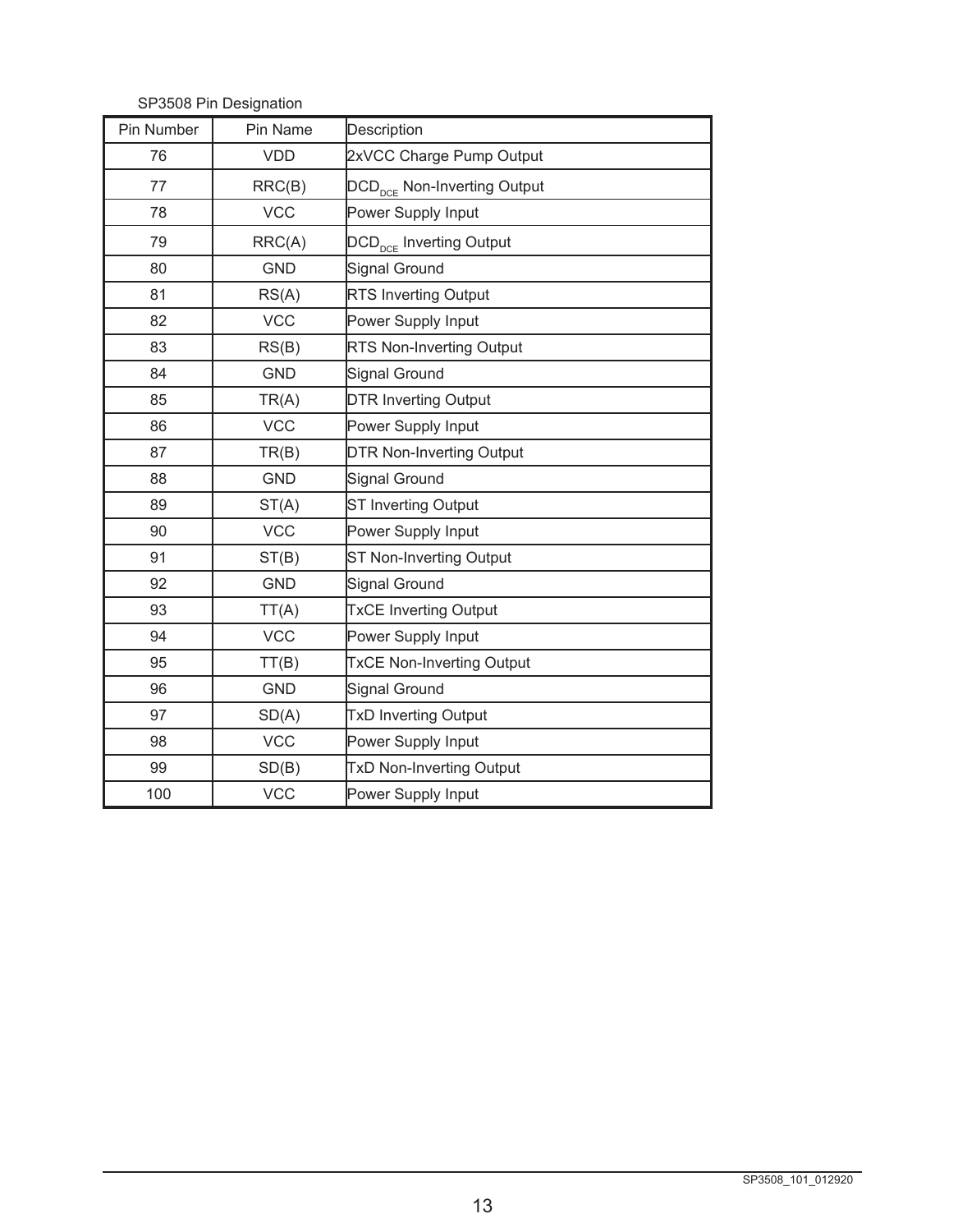# **SP3508 Driver Table**

| Driver Output<br>Pin  | V.35 Mode | EIA-530<br>Mode | RS-232<br>Mode<br>(V.28) | EIA-530A<br>Mode | <b>RS-449</b><br>Mode<br>(V.36) | X.21 Mode<br>(V.11) | Shutdown | Suggested<br>Signal |
|-----------------------|-----------|-----------------|--------------------------|------------------|---------------------------------|---------------------|----------|---------------------|
| MODE (D0, D1, D2)     | 001       | 010             | 011                      | 100              | 101                             | 110                 | 111      |                     |
| T, OUT(a)             | V.35      | V.11            | V.28                     | V.11             | V.11                            | V.11                | High-Z   | TxD(a)              |
| T, OUT(b)             | V.35      | V.11            | High-Z                   | V.11             | V.11                            | V.11                | High-Z   | TxD(b)              |
| T, OUT(a)             | V.35      | V.11            | V.28                     | V.11             | V.11                            | V.11                | High-Z   | TxCE(a)             |
| T, OUT(b)             | V.35      | V.11            | High-Z                   | V.11             | V.11                            | V.11                | High-Z   | TxCE(b)             |
| T, OUT(a)             | V.35      | V.11            | V.28                     | V.11             | V.11                            | V.11                | High-Z   | $TxC\_DCE(a)$       |
| T, OUT(b)             | V.35      | V.11            | High-Z                   | V.11             | V.11                            | V.11                | High-Z   | TxC_DCE(b)          |
| $T_{A}$ OUT(a)        | V.28      | V.11            | V.28                     | V.11             | V.11                            | V.11                | High-Z   | RTS(a)              |
| $T_{A}OUT(b)$         | High-Z    | V.11            | High-Z                   | V.11             | V.11                            | V.11                | High-Z   | RTS(b)              |
| $T_c$ OUT(a)          | V.28      | V.11            | V.28                     | V.10             | V.11                            | V.11                | High-Z   | DTR(a)              |
| T <sub>e</sub> OUT(b) | High-Z    | V.11            | High-Z                   | High-Z           | V.11                            | V.11                | High-Z   | DTR(b)              |
| $T_c$ OUT(a)          | V.28      | V.11            | V.28                     | V.11             | V.11                            | V.11                | High-Z   | DCD DCE(a)          |
| $T_c$ OUT(b)          | High-Z    | V.11            | High-Z                   | V.11             | V.11                            | V.11                | High-Z   | DCD_DCE(b)          |
| T <sub>1</sub> OUT(a) | V.28      | V.10            | V.28                     | V.10             | V.10                            | High-Z              | High-Z   | <b>RL</b>           |
| T <sub>s</sub> OUT(a) | V.28      | V.10            | V.28                     | V.10             | V.10                            | High-Z              | High-Z   | LL                  |

Table 1. Driver Mode Selection

# **SP3508 Receiver Table**

| Receiver Input<br>Pin    | V.35 Mode | EIA-530<br>Mode | RS-232<br>Mode<br>(V.28) | EIA-530A<br>Mode | RS-449<br>Mode<br>(V.36) | X.21 Mode<br>(V.11) | Shutdown | Suggested<br>Signal |
|--------------------------|-----------|-----------------|--------------------------|------------------|--------------------------|---------------------|----------|---------------------|
| MODE (D0, D1, D2)        | 001       | 010             | 011                      | 100              | 101                      | 110                 | 111      |                     |
| R, IN(a)                 | V.35      | V.11            | V.28                     | V.11             | V.11                     | V.11                | High-Z   | RxD(a)              |
| $R$ , $IN(b)$            | V.35      | V.11            | High-Z                   | V.11             | V.11                     | V.11                | High-Z   | RxD(b)              |
| $R$ , $IN(a)$            | V.35      | V.11            | V.28                     | V.11             | V.11                     | V.11                | High-Z   | RxC(a)              |
| $R$ , $IN(b)$            | V.35      | V.11            | High-Z                   | V.11             | V.11                     | V.11                | High-Z   | RxC(b)              |
| R, IN(a)                 | V.35      | V.11            | V.28                     | V.11             | V.11                     | V.11                | High-Z   | $TxC_DTE(a)$        |
| R, IN(b)                 | V.35      | V.11            | High-Z                   | V.11             | V.11                     | V.11                | High-Z   | TxC_DTE(b)          |
| $R$ <sub>s</sub> $IN(a)$ | V.28      | V.11            | V.28                     | V.11             | V.11                     | V.11                | High-Z   | CTS(a)              |
| $R_{A}$ IN(b)            | High-Z    | V.11            | High-Z                   | V.11             | V.11                     | V.11                | High-Z   | CTS(b)              |
| $R_{\rm g}$ IN(a)        | V.28      | V.11            | V.28                     | V.10             | V.11                     | V.11                | High-Z   | DSR(a)              |
| $R$ , $IN(b)$            | High-Z    | V.11            | High-Z                   | High-Z           | V.11                     | V.11                | High-Z   | DSR(b)              |
| $R_{\epsilon}$ IN(a)     | V.28      | V.11            | V.28                     | V.11             | V.11                     | V.11                | High-Z   | DCD_DTE(a)          |
| $R_{e}$ IN(b)            | High-Z    | V.11            | High-Z                   | V.11             | V.11                     | V.11                | High-Z   | DCD DTE(b)          |
| $R$ , $IN(a)$            | V.28      | V.10            | V.28                     | V.10             | V.10                     | High-Z              | High-Z   | R <sub>l</sub>      |
| $R_sIN(a)$               | V.28      | V.10            | V.28                     | V.10             | V.10                     | High-Z              | High-Z   | <b>TM</b>           |

Table 2. Receiver Mode Selection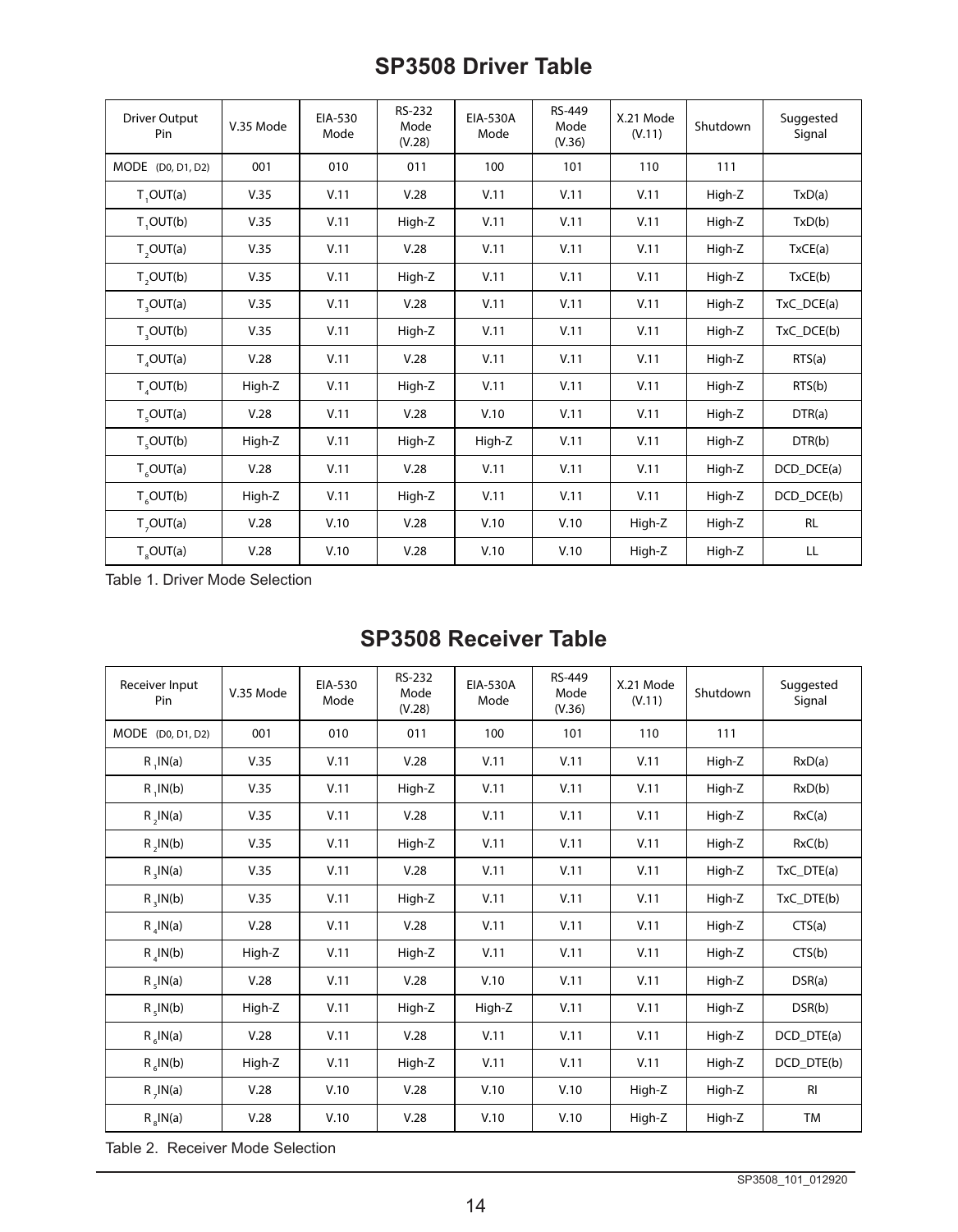

Figure 1. V.28 Driver Output Open Circuit Voltage Figure 2. V.28 Driver Output Loaded Voltage





Figure 5. V.28 Driver Output Power-Off Impedance Figure 6. V.28 Driver Output Rise/Fall Times





Figure 3. V.28 Driver Output Slew Rate Figure 4. V.28 Driver Output Short-Circuit Current



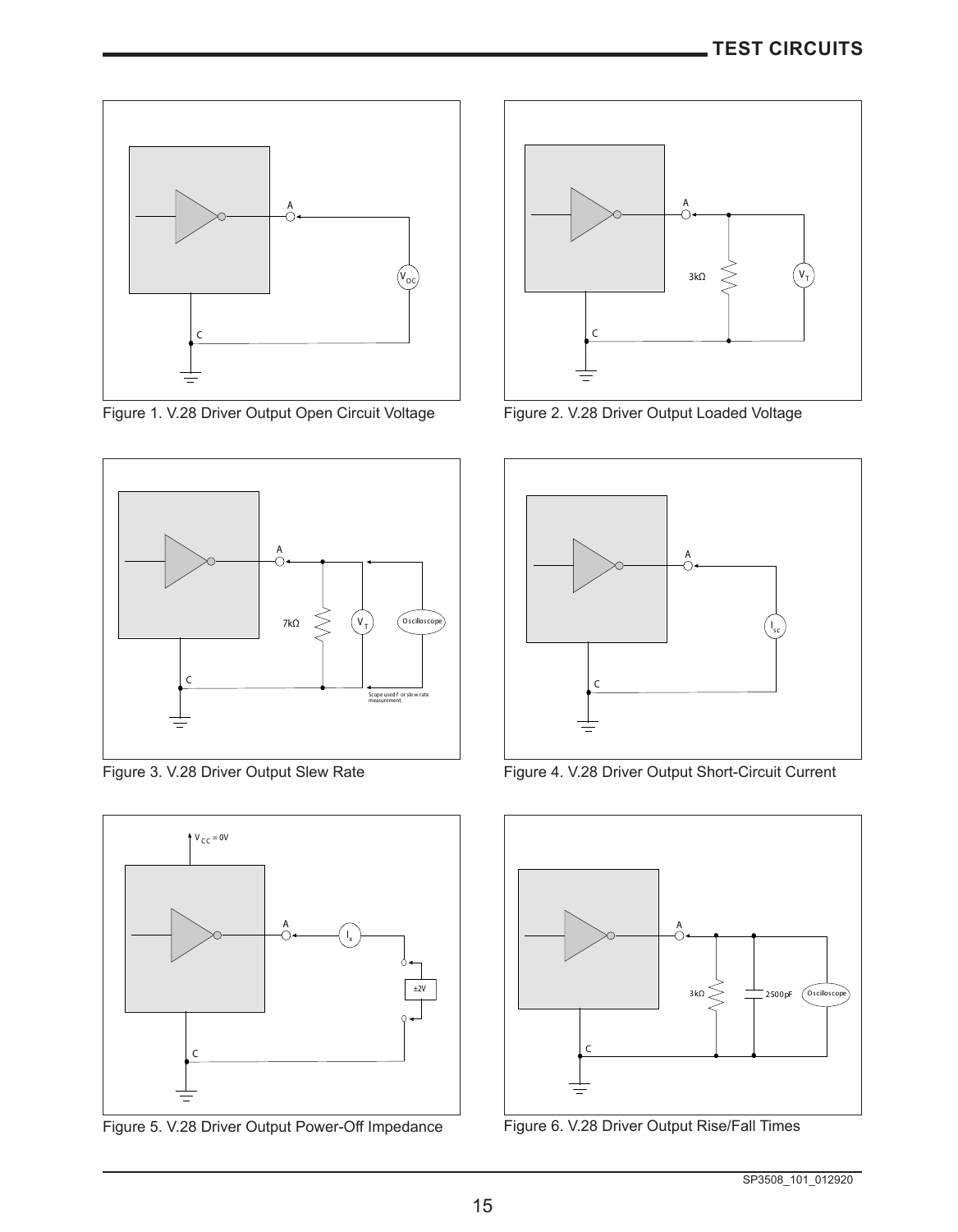



Figure 7. V.28 Receiver Input Impedance Figure 8. V.28 Receiver Input Open Circuit Bias





Figure 11. V.10 Driver Output Short-Circuit Current Figure 12. V.10 Driver Output Power-Off Current



Figure 9. V.10 Driver Output Open-Circuit Voltage Figure 10. V.10 Driver Output Test Terminated Voltage

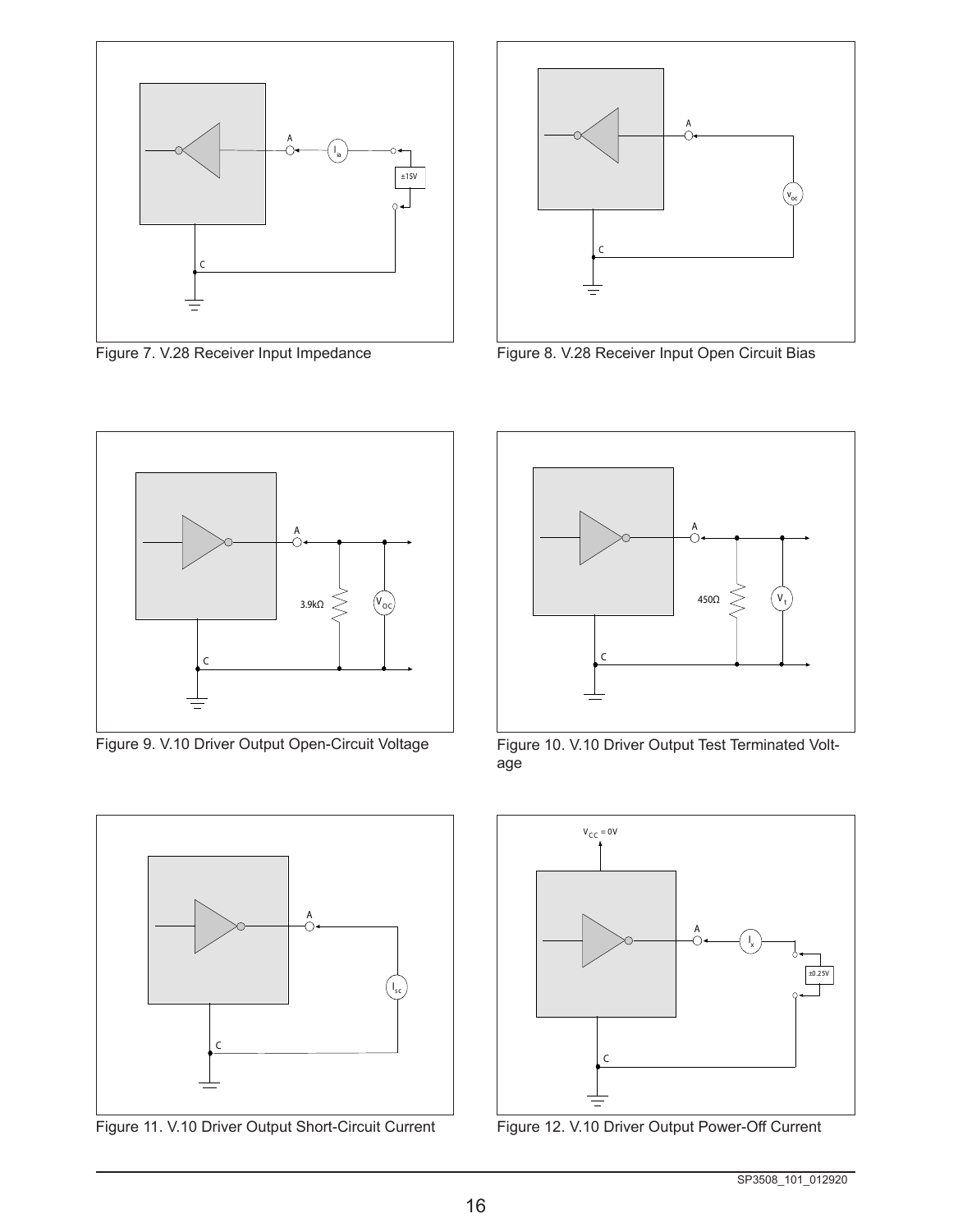

Figure 13. V.10 Driver Output Transition Time Figure 14. V.10 Receiver Input Current



A

B

 $3.9k\Omega$ 

v<br>oca

 ${\tt v}_{\tt ocB}$ 







Figure 17. V.11 Driver Output Test Terminated Voltage



Figure 18. V.11 Driver Output Short-Circuit Current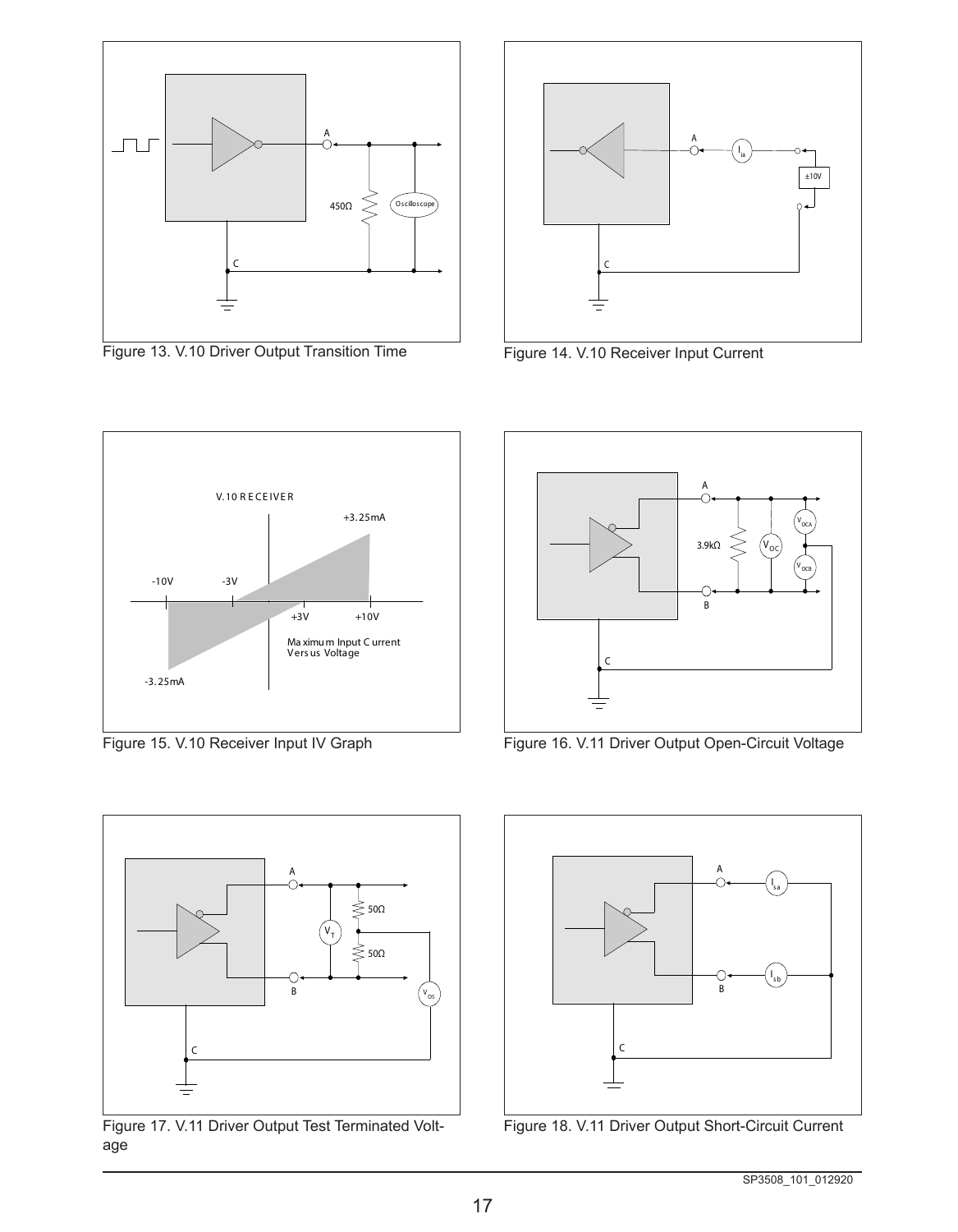

Figure 19. V.11 Driver Output Power-Off Current Figure 20. V.11 Receiver Input Current







Figure 21. V.11 Driver Output Rise/Fall Time Figure 22. V.11 Receiver Input IV Graph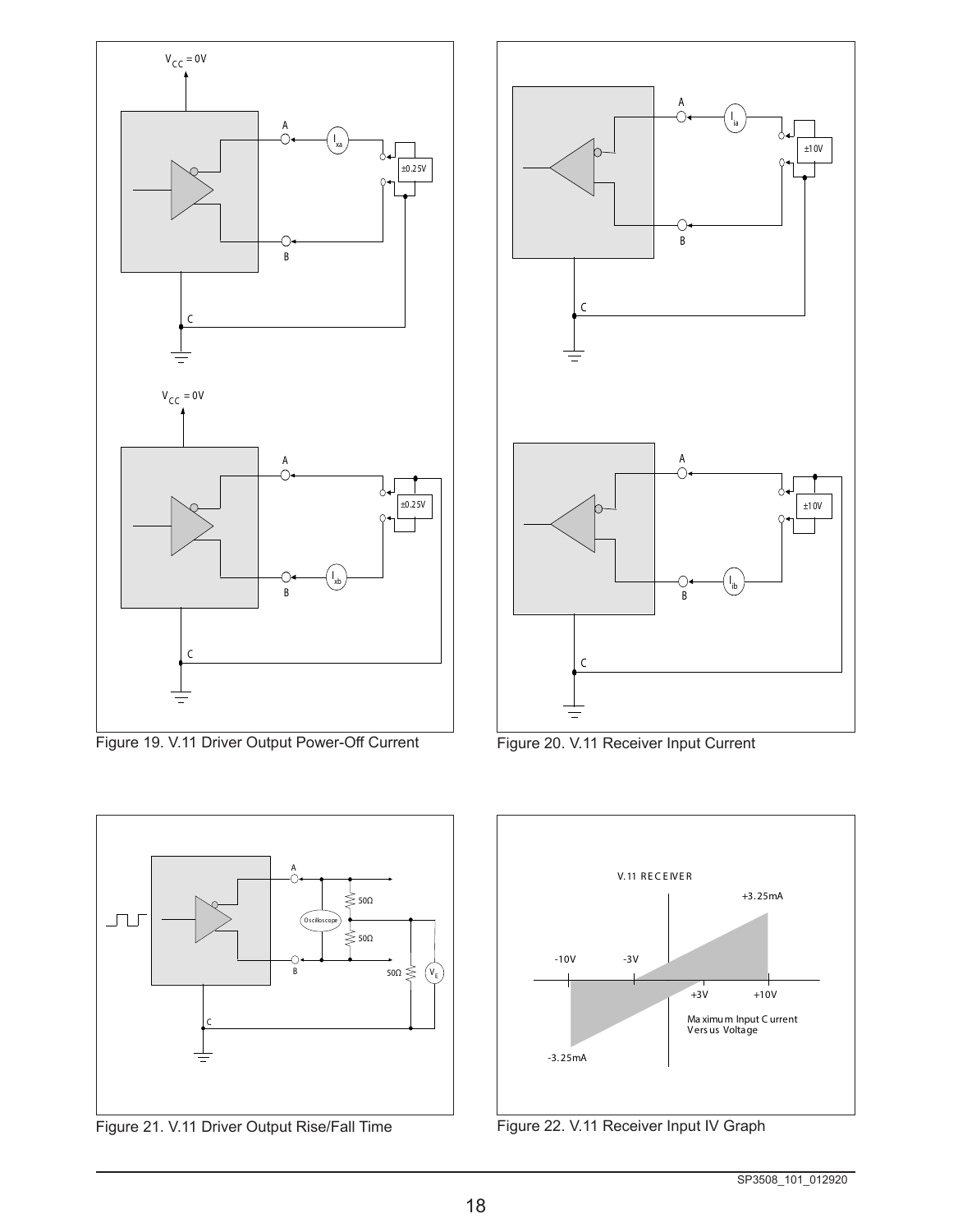

Figure 23. V.11 Receiver Input Current w/ Termination



Figure 26. V.35 Driver Output Source Impedance



Figure 24. V.11 Receiver Input Graph with Termination



Figure 25. V.35 Driver Output Test Terminated Voltage



Figure 27. V.35 Driver Output Short-Circuit Impedance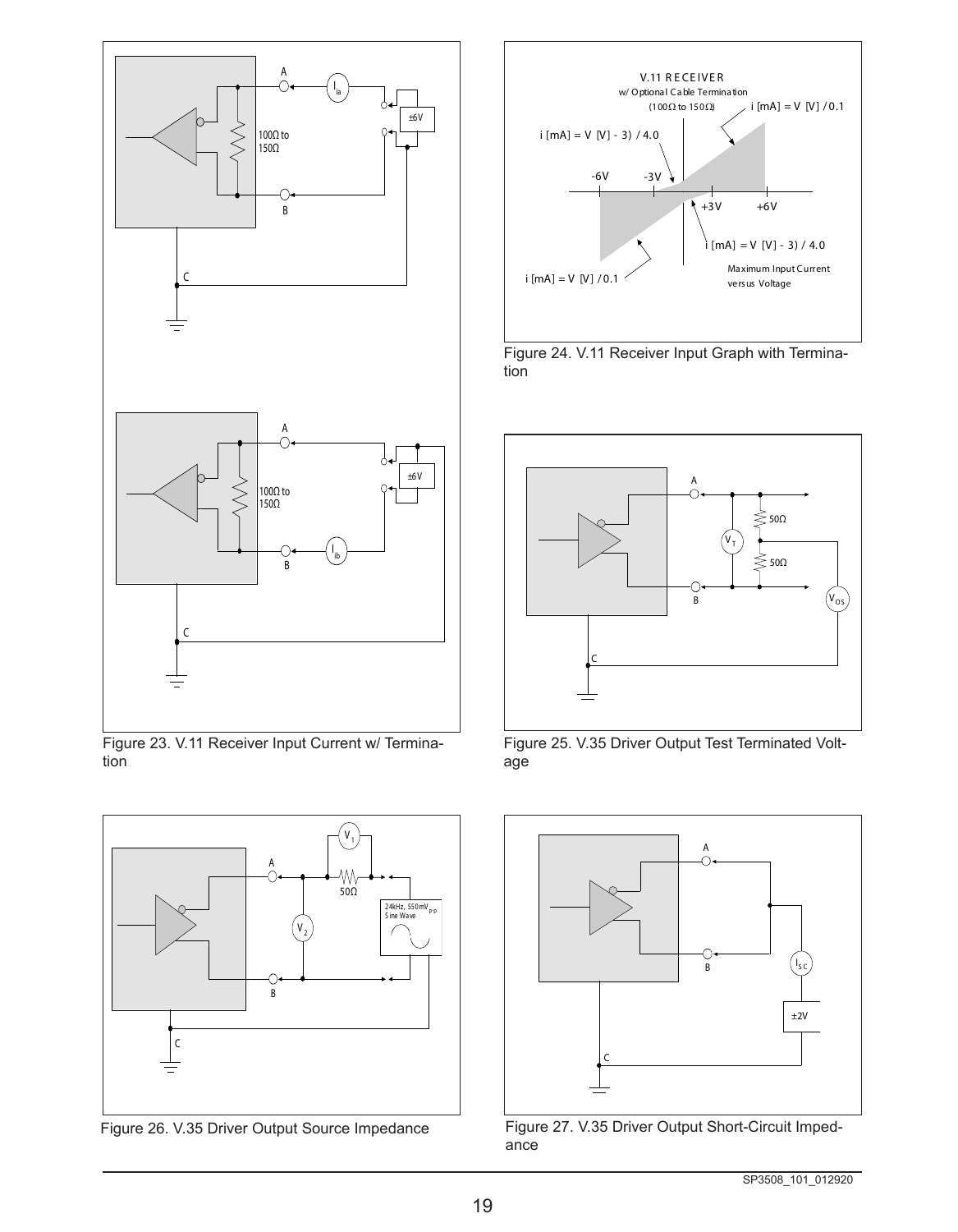



Figure 28. V.35 Driver Output Rise/Fall Time Figure 29. V.35 Receiver Input Source Impedance



Figure 30. V.35 Receiver Input Short-Circuit Impedance



Figure 31. Driver Output Leakage Current Test



Figure 32. Driver/Receiver Timing Test Circuit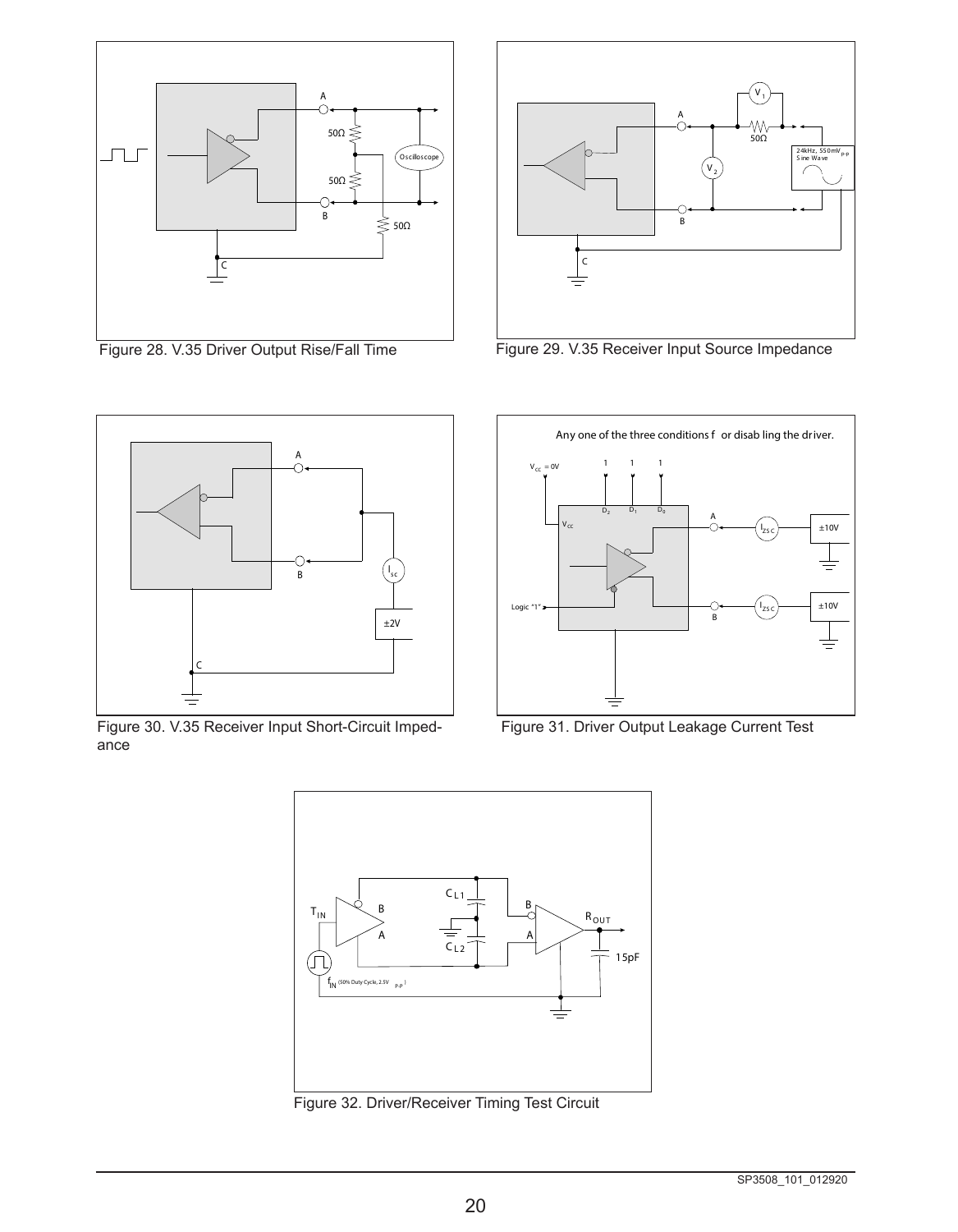



Figure 33. Driver Timing Test Load Circuit Figure 34. Receiver Timing Test Load Circuit



Figure 35. Driver Propagation Delays



Figure 36. Driver Enable and Disable Times



Figure 37. Receiver Propagation Delays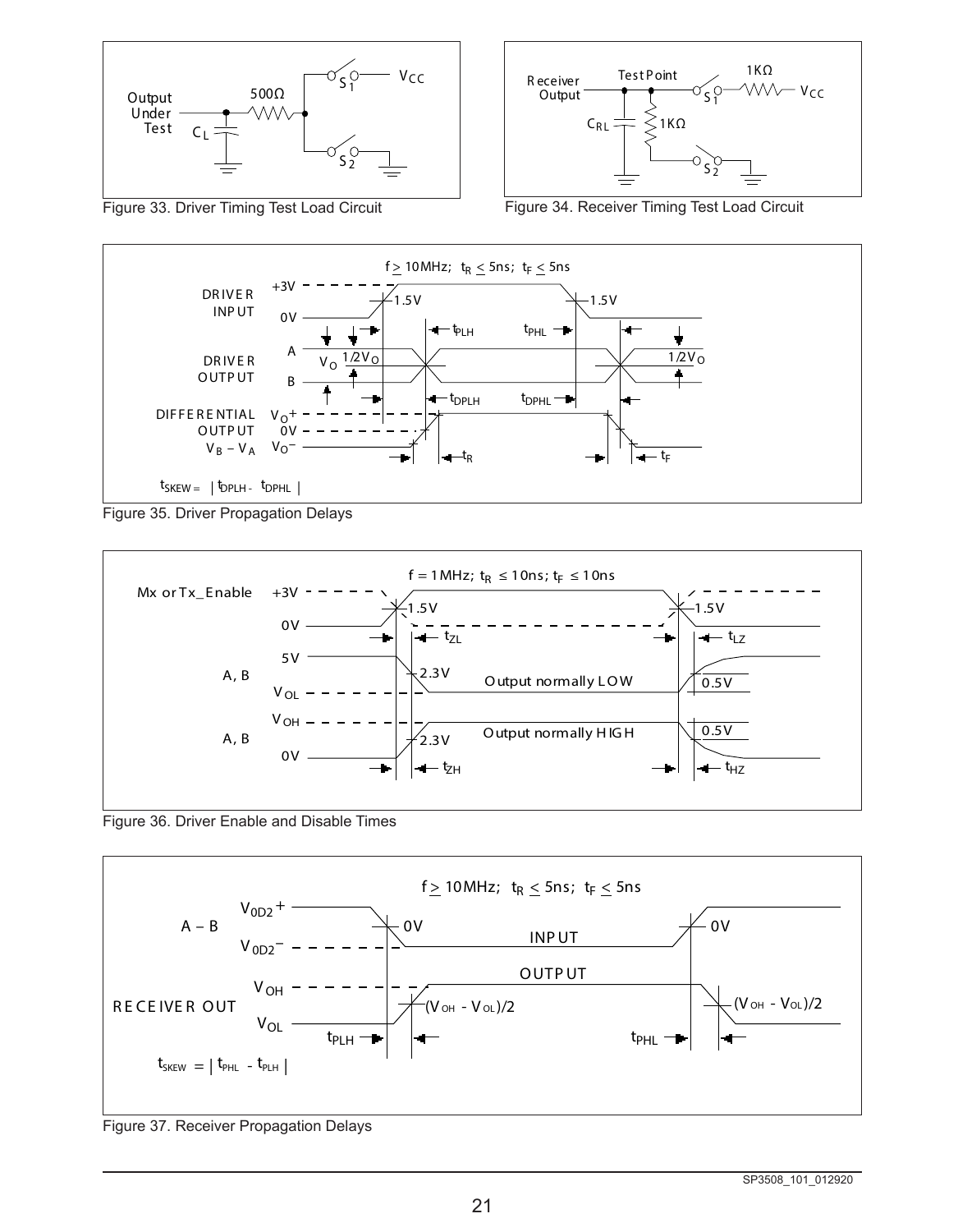

Figure 38. Receiver Enable and Disable Times



Figure 39. V.28 (RS-232) and V.10 (RS-423) Driver Enable and Disable Times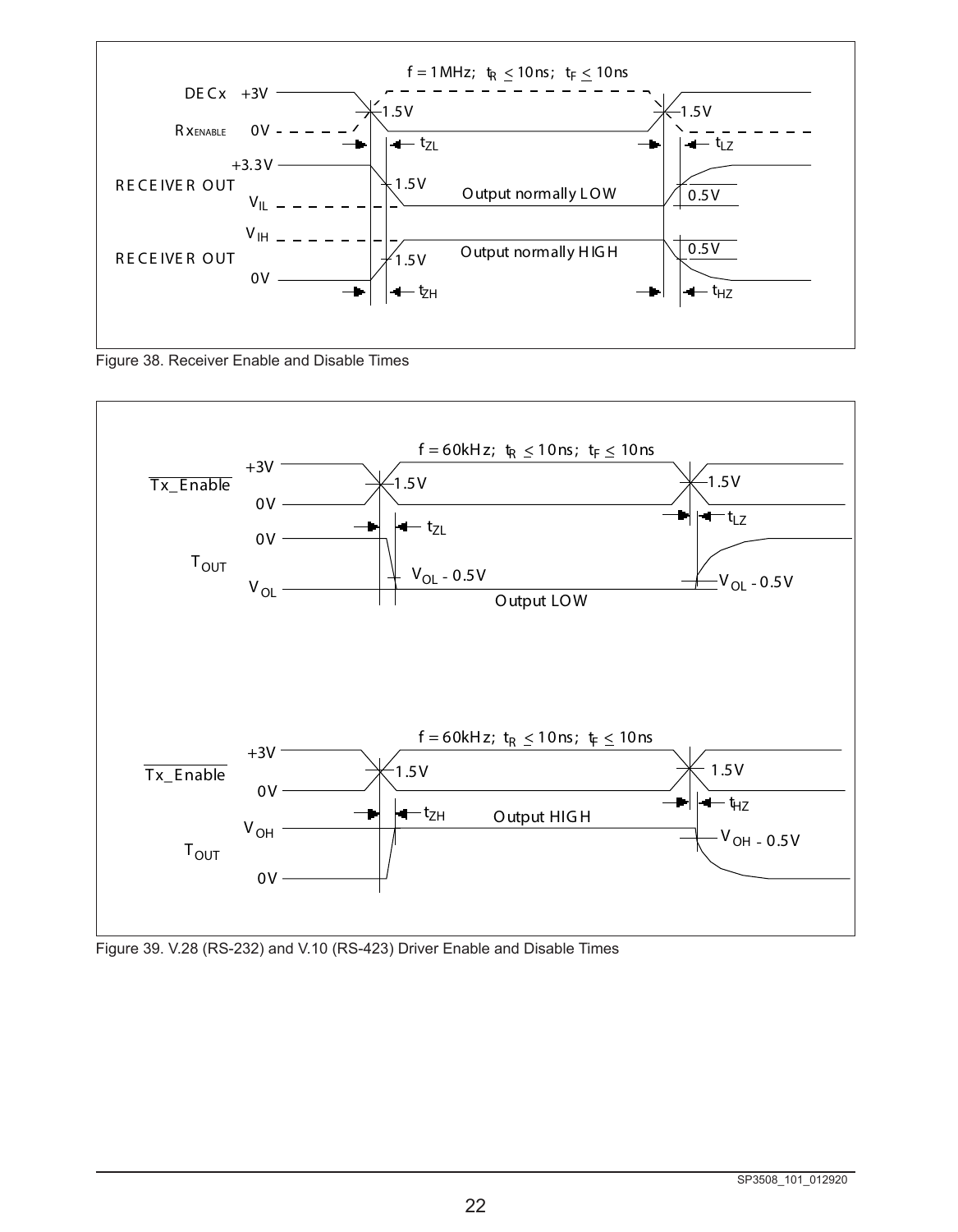







Figure 42. Typical V.28 Driver Output Waveform. Figure 43. Typical V.35 Driver Output Waveform.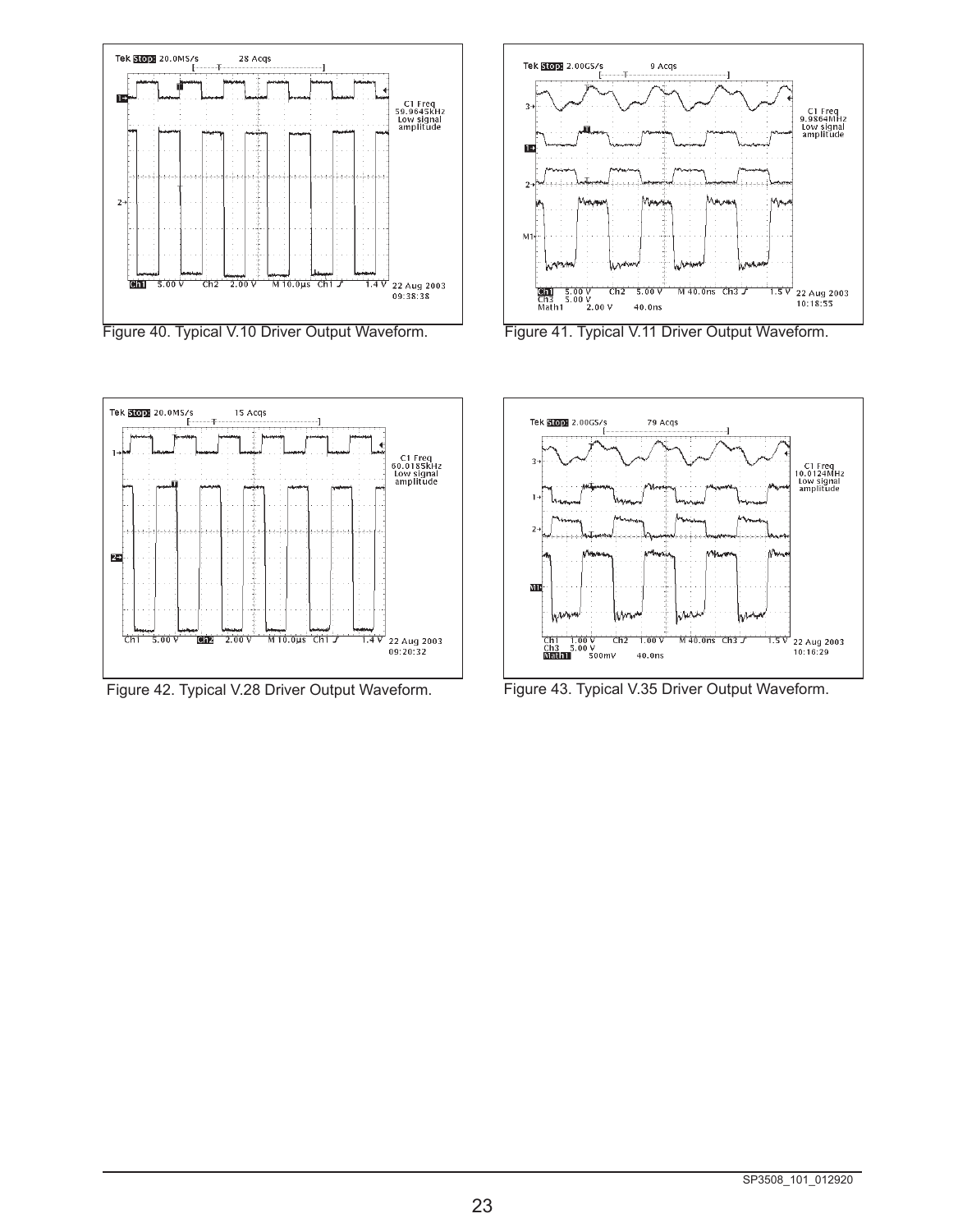

Figure 44. Functional Diagram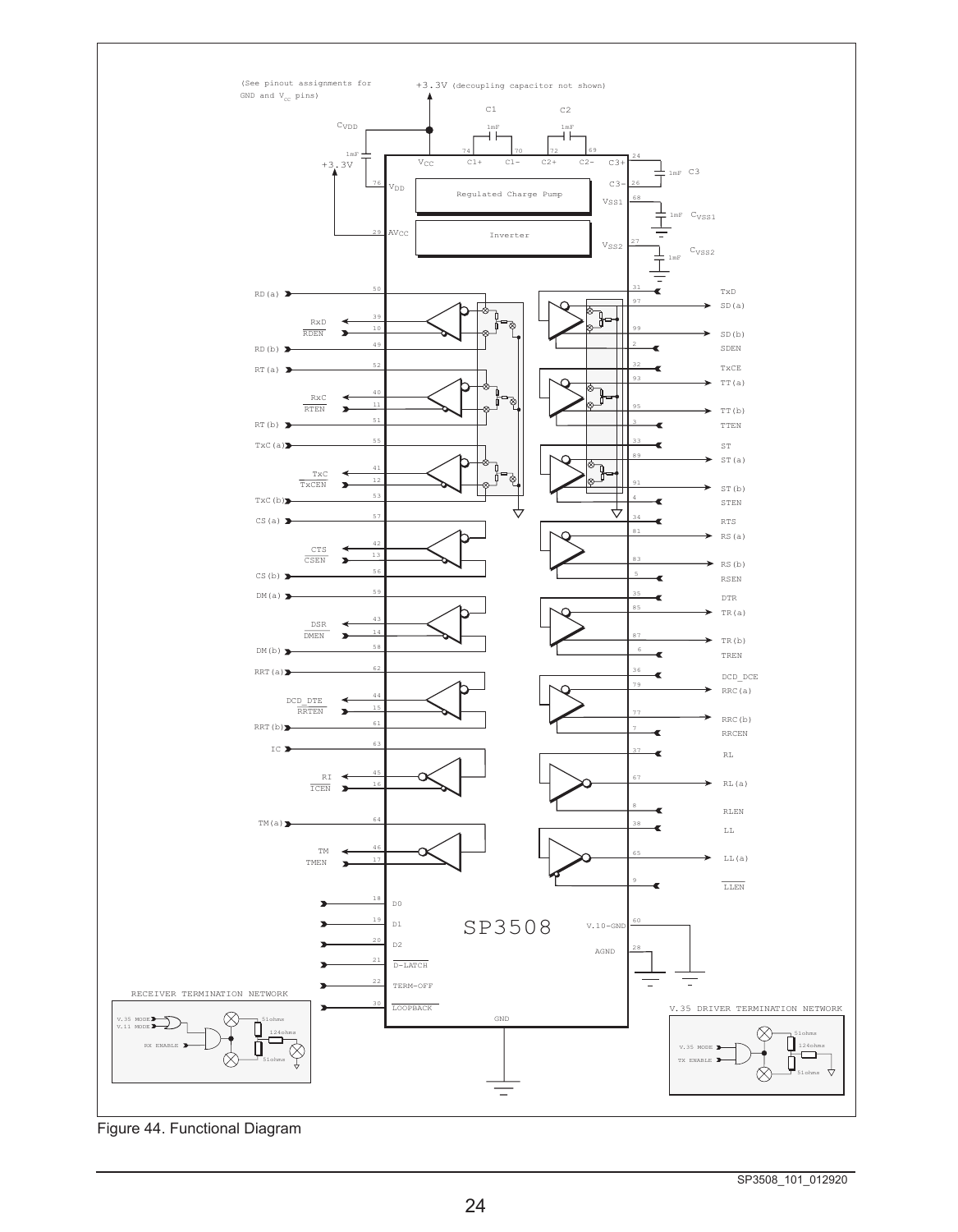The SP3508 contains highly integrated serial transceivers that offer programmability between interface modes through software control. The SP3508 offers the hardware interface modes for RS-232 (V.28), RS-449/V.36 (V.11 and V.10), EIA-530 (V.11 and V.10), EIA-530A (V.11 and V.10), V.35 (V.35 and V.28) and X.21(V.11). The interface mode selection is done via three control pins, which can be latched via microprocessor control.

The SP3508 has eight drivers, eight receivers, and a patented on-board charge pump (5,306,954) that is ideally suited for wide area network connectivity and other multiprotocol applications. Other features include digital and line loopback modes, individual enable/disable control lines for each driver and receiver, fail-safe when inputs are either open or shorted.

# **THEORY OF OPERATION**

The SP3508 device is made up of

- 1) the drivers
- 2) the receivers
- 3) charge pumps
- 4) DTE/DCE switching algorithm
- 5) control logic.

# **Drivers**

The SP3508 has eight enhanced independent drivers. Control for the mode selection is done via a three-bit control word into D0, D1, and D2. The drivers are prearranged such that for each mode of operation, the relative position and functionality of the drivers are set up to accommodate the selected interface mode. As the mode of the drivers is changed, the electrical characteristics will change to support the required signal levels. The mode of each driver in the different interface modes that can be selected is shown in Table 1.

There are four basic types of driver circuits – ITU-T-V.28 (RS-232), ITU-T-V.10 (RS-423), ITU-T-V.11 (RS-422), and CCITT-V.35.

The V.28 (RS-232) drivers output singleended signals with a minimum of +5V (with 3kΩ & 2500pF loading), and can operate over 120kbps. Since the SP3508 uses a charge pump to generate the RS-232 output rails, the driver outputs will never exceed +10V. The V.28 driver architecture is similar to Sipex's standard line of RS-232 transceivers.

The RS-423 (V.10) drivers are also singleended signals which produce open circuit  $V_{\alpha}$ and  $V_{\text{OH}}$  measurements of  $\pm 4.0V$  to  $\pm 6.0V$ . When terminated with a 450 $\Omega$  load to ground, the driver output will not deviate more than 10% of the open circuit value. This is in compliance of the ITU V.10 specification. The V.10 (RS-423) drivers are used in RS-449/V.36, EIA-530, and EIA-530A modes as Category II signals from each of their corresponding specifications. The V.10 driver can transmit over 120Kbps if necessary.

The third type of drivers are V.11 (RS-422) differential drivers. Due to the nature of differential signaling, the drivers are more immune to noise as opposed to single-ended transmission methods. The advantage is evident over high speeds and long transmission lines. The strength of the driver outputs can produce differential signals that can maintain +2V differential output levels with a load of 100Ω. The strength allows the SP3508 differential driver to drive over long cable lengths with minimal signal degradation. The V.11 drivers are used in RS-449, EIA-530, EIA-530A and V.36 modes as Category I signals which are used for clock and data. Exar's new driver design over its predecessors allow the SP3508 to operate over 20Mbps for differential transmission.

The fourth type of drivers are V.35 differential drivers. There are only three available on the SP3508 for data and clock (TxD, TxCE, and TxC in DCE mode).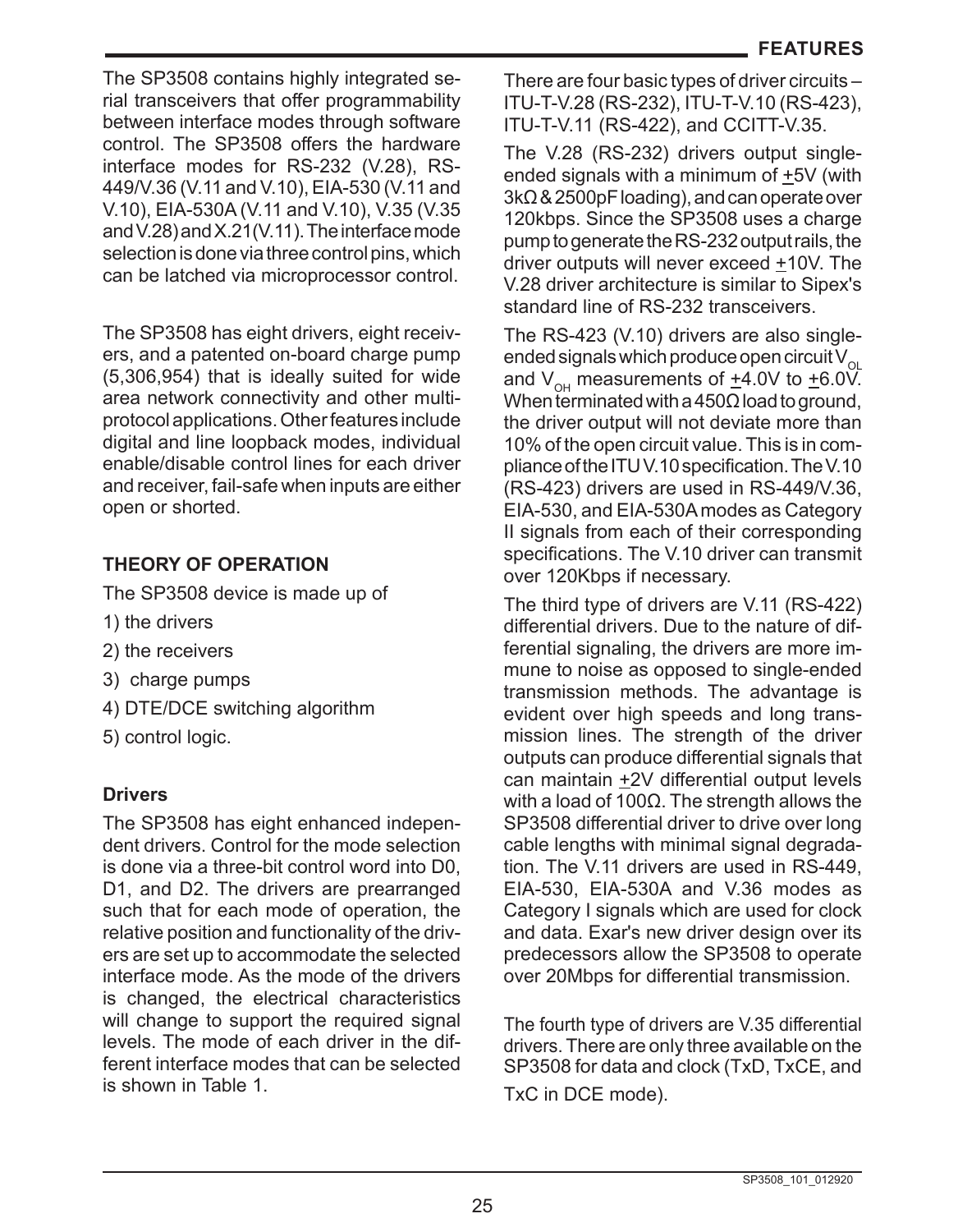These drivers are current sources that drive loop current through a differential pair resulting in a 550mV differential voltage at the receiver. These drivers also incorporate fixed termination networks for each driver in order to set the  $V_{\text{OH}}$  and  $V_{\text{OL}}$  depending on load conditions. This termination network is basically a "Y" configuration consisting of two 51Ω resistors connected in series and a 124Ω resistor connected between the two 50Ω resistors to GND. Filtering can be done on these pins to reduce common mode noise transmitted over the transmission line by connecting a capacitor to ground.

The drivers also have separate enable pins which simplifies half-duplex configurations for some applications, especially programmable DTE/DCE. The enable pins will either enable or disable the output of the drivers according to the appropriate active logic illustrated on Figure 44. The enable pins have internal pull-up and pull-down devices, depending on the active polarity of the receiver, that enable the driver upon power-on if the enable lines are left floating. During disabled conditions, the driver outputs will be at a high impedance 3-state.

The driver inputs are both TTL or CMOS compatible. All driver inputs have an internal pull-up resistor so that the output will be at a defined state at logic LOW ("0"). Unused driver inputs can be left floating. The internal pull-up resistor value is approximately 500kΩ.

## **Receivers**

The SP3508 has eight enhanced independent receivers. Control for the mode selection is done via a three-bit control word that is the same as the driver control word. Therefore, the modes for the drivers and receivers are identical in the application. Like the drivers, the receivers are prearranged for the specific requirements of the synchronous serial interface. As the operating mode of the receivers is changed, the electrical characteristics will change to support the required serial interface protocols of the receivers. Table 1 shows the mode of each receiver in the different interface modes that can be selected. There are two basic types of receiver circuits—ITU-T-V .28 (RS-232) and ITU-T-V.11, (RS-422).

The RS-232 (V.28) receiver is single-ended and accepts RS-232 signals from the RS-232 driver. The RS-232 receiver has an operating input voltage range of +15V and can receive signals downs to +3V. The input sensitivity complies with RS-232 and V.28 at +3V. The input impedance is 3kΩ to 7kΩ in accordance to RS-232 and V.28. The receiver output produces a TTL/CMOS signal with a +2.4V minimum for a logic "1" and a +0.4V maximum for a logic "0". The RS-232 (V.28) protocol uses these receivers for all data, clock and control signals. They are also used in V.35 mode for control line signals: CTS, DSR, LL, and RL. The RS-232 receivers can operate over 120kbps.

The second type of receiver is a differential type that can be configured internally to support ITU-T-V.10 and CCITT-V.35 depending on its input conditions. This receiver has a typical input impedance of 10kΩ and a differential threshold of less than +200mV, which complies with the ITU-T-V.11 (RS-422) specifications. V.11 receivers are used in RS-449/V.36, EIA-530, EIA-530A and X.21 as Category I signals for receiving clock, data, and some control line signals not covered by Category II V.10 circuits. The differential V.11 transceiver has improved architecture that allows over 20Mbps transmission rates.

Receivers dedicated for data and clock (RxD, RxC, TxC) incorporate internal termination for V.11. The termination resistor is typically 120Ω connected between the A and B inputs. The termination is essential for minimizing crosstalk and signal reflection over the transmission line . The minimum value is guaranteed to exceed 100Ω, thus complying with the V.11 and RS-422 specifications. This resistor is invoked when the receiver is operating as a V.11 receiver, in modes EIA-530, EIA-530A, RS-449/V.36, and X.21.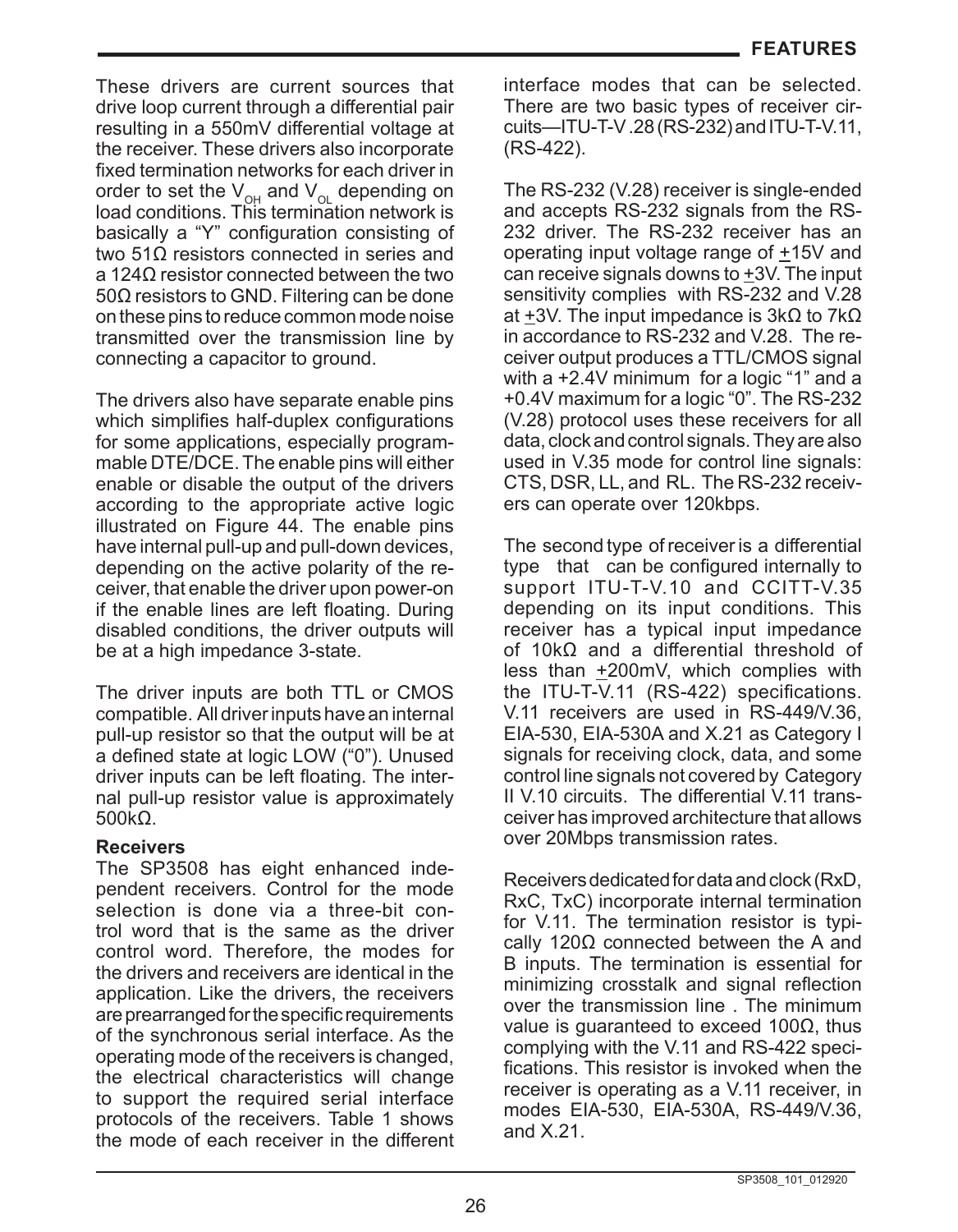The same receivers also incorporate a termination network internally for V.35 applications. For V.35, the receiver input termination is a "Y" termination consisting of two 51Ω resistors connected in series and a 124Ω resistor connected between the two 50Ω resistors and GND. The receiver itself is identical to the V.11 receiver.

The differential receivers can be configured to be ITU-T-V.10 single-ended receivers by internally connecting the non-inverting input to ground. This is internally done by default from the decoder. The non-inverting input is rerouted to V10GND and can be grounded separately. The ITU-T-V.10 receivers can operate over 120Kbps and are used in RS-449/V.36, E1A-530, E1A-530A and X.21 modes as Category II signals as indicated by their corresponding specifications. All receivers include an enable/disable line for disabling the receiver output allowing convenient half-duplex configurations. The enable pins will either enable or disable the output of the receivers according to the appropriate active logic illustrated on Figure 44. The receiver's enable lines include an internal pull-up or pull-down device, depending on the active polarity of the receiver, that enables the receiver upon power up if the enable lines are left floating. During disabled conditions, the receiver outputs will be at a high impedance state. If the receiver is disabled any associated termination is also disconnected from the inputs.

All receivers include a fail-safe feature that outputs a logic high when the receiver inputs

are open, terminated but open, or shorted together. For single-ended V.28 and V.10 receivers, there are internal 5kΩ pull-down resistors on the inputs which produces a logic high ("1") at the receiver outputs. The differential receivers have a proprietary circuit that detect open or shorted inputs and if so, will produce a logic HIGH ("1") at the receiver output.

### **CHARGE PUMP**

SP3508 uses an internal capacitive charge pump to generate Vdd and Vss. The design is a patented (5,306,954) four-phased voltage shifting charge pump converters that converts the input voltage of 3.3V to nominal output voltages of +/-6V (Vdd & Vss1). SP3508 also includes an inverter block that inverts Vcc to -Vcc (Vss2). There is a free-running oscillator that controls the four phases of the voltage shifting. A description of each phase follows.

# **4-phased doubler pump**

## **Phase 1**

- $V_{ss1}$  charge storage -During this phase of the clock cycle, the positive side of capacitors C1 and C2 are initially charged to  $V_{cc}$ . C1+ is then switched to ground and the charge in C1- is transferred to C2-. Since C2+ is connected to  $V_{cc}$ , the voltage potential across capacitor C2 is now  $2xV_{cc}$ .



Figure 45. Charge Pump - Phase 1.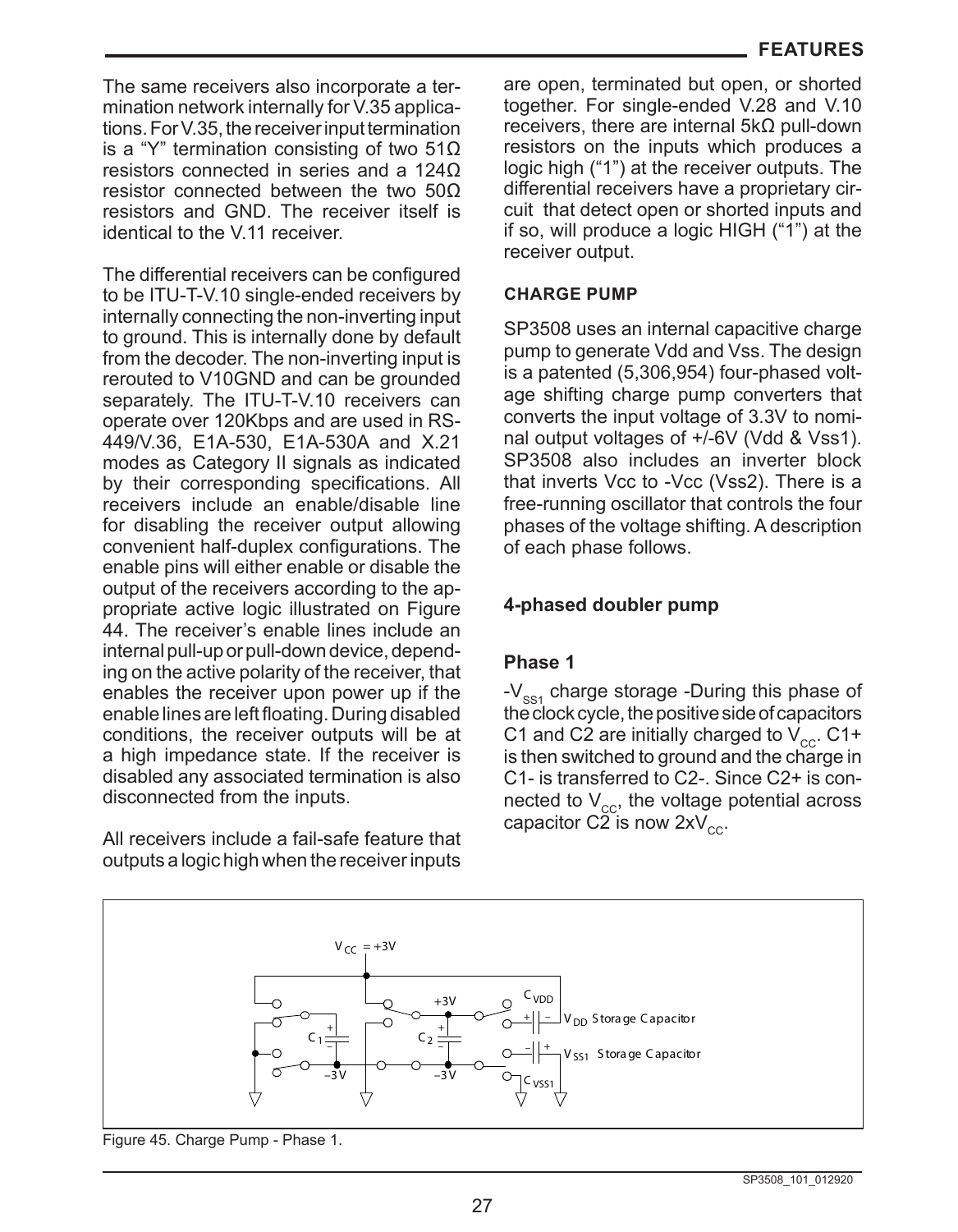## **Phase 2**

-V<sub>ss1</sub> transfer -Phase two of the clock connects the negative terminal of C2 to the V<sub>ss1</sub> storage capacitor and the positive terminal of C2 to ground, and transfers the negative generated voltage to  $C_{VSS1}$ . This generated voltage is regulated to -5.5V. Simultaneously, the positive side of the capacitor C1 is switched to  $V_{cc}$  and the negative side is connected to ground.



**Phase 3** Figure 46. Charge Pump - Phase 2.

 $-V_{DD}$  charge storage -The third phase of the clock is identical to the first phase-the charge transferred in C1 produces -V<sub>cc</sub> in the negative terminal of C1 which is applied to the negative side of the capacitor C2. Since C2+ is at  $V_{cc}$ , the voltage potential across C2 is  $2xV_{cc}$ .



Figure 47.Charge Pump - Phase 3.

# **Phase 4**

- $V_{\text{DD}}$  transfer -The fourth phase of the clock connects the negative terminal of C2 to ground, and transfers the generated 5.5V across C2 to  $C_{\text{VDD}}$ , the  $V_{\text{DD}}$  storage capacitor. This voltage is regulated to +5.5V. At the regulated voltage, the internal oscillator is disabled and simultaneously with this, the positive side of capacitor C1 is switched to  $V_{cc}$  and the negative side is connected to ground, and the cycle begins again. The charge pump cycle will continue as long as the operational conditions for the internal oscillator are present. Since both V+ and V- are separately generated from  $V_{\rm cc}$ ; in a no-load condition V+ and V- will be symmetrical. Older charge pump approaches that generate V- from V+ will show a decrease in the magnitude of V- compared to V+ due to the inherent inefficiencies in the design. The clock rate for the charge pump typically operates at 250kHz. The external capacitors can be as low as 1µF with a 16V breakdown voltage rating.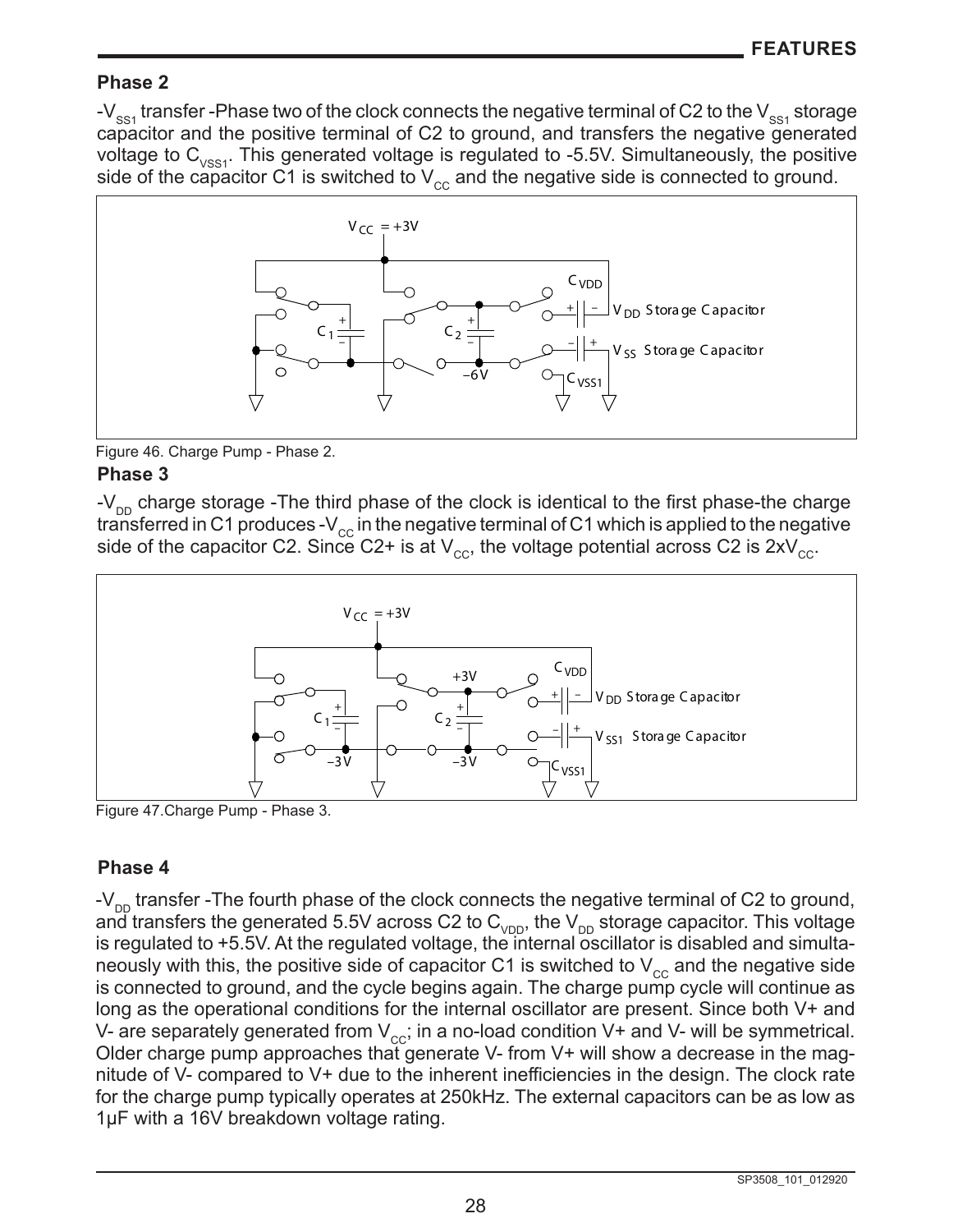

Figure 48. Charge Pump - Phase 4.

# **2-phased inverter pump**

# **Phase 1**

Please refer to figure below: In the first phase of the clock cycle, switches S2 and S4 are opened and S1 and S3 closed. This connects the flying capacitor, C3, from Vin to ground. C3 charge up to the input voltage applied at Vcc.

# **Phase 2**

In the second phase of the clock cycle, switches S2 and S4 are closed and S1 and S3 are opened. This connects the flying capacitor, C3, in parallel with the output capacitor,  $C_{VSS2}$ . The Charge stored in C3 is now transferred to  $C_{VSS2}$ . Simultaneously, the negative side of  $C_{vss2}$  is connected to  $V_{ss2}$  and the positive side is connected to ground. With the voltage across  $\textsf{C}_{\textsf{vss2}}$  smaller than the voltage across C3, the charge flows from C3 to  $\textsf{C}_{\textsf{vss2}}$  until the voltage at the  $\mathsf{V}_{\mathsf{ss2}}$  equals - $\mathsf{V}_{\mathsf{cc}}.$ 



Figure 49. Circuit for an Ideal Voltage Inverter.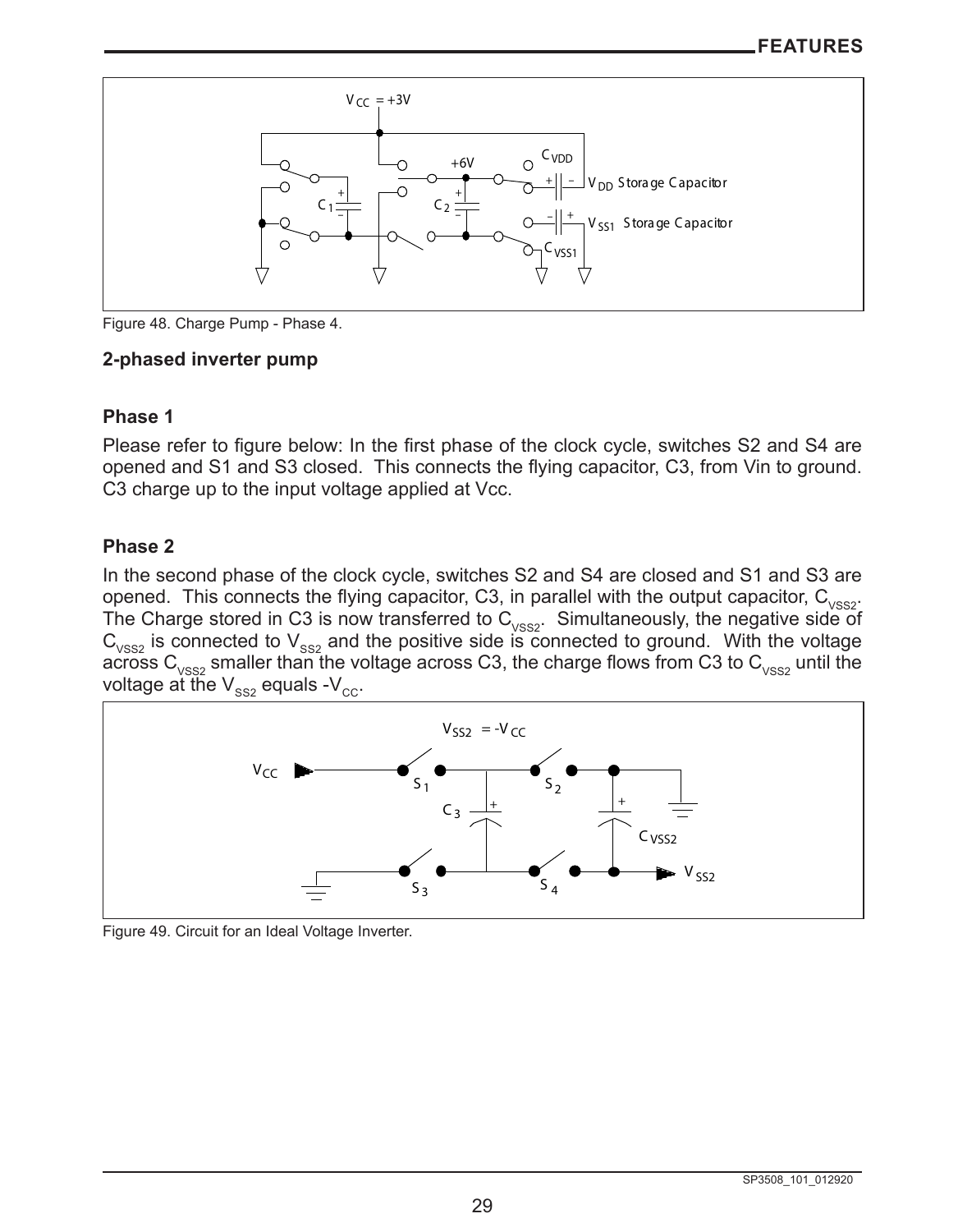| enable pins for each driver and receiver                                                                                                   |             | 1는                    | 1의           |                    |               | 415 원          | 」               | 1일                                   |                               | $rac{4}{5}$             | $rac{4}{5}$             | ニ                                 |                   | $\frac{1}{6}$       |                         | မ္တ $ \omega $ မ္တ | $\infty$                                 | $\frac{3}{7}$    | ⊣              | 36               | ြ               | ს გე                  | $\frac{34}{4}$                     | $\overline{\mathbf{4}}$ | 'జ¦జ                  |                                        | $\frac{32}{5}$   | ∣∾                   | $\frac{31}{2}$        | <b>Number</b>                          | Interface<br>Pin                       |                                              |
|--------------------------------------------------------------------------------------------------------------------------------------------|-------------|-----------------------|--------------|--------------------|---------------|----------------|-----------------|--------------------------------------|-------------------------------|-------------------------|-------------------------|-----------------------------------|-------------------|---------------------|-------------------------|--------------------|------------------------------------------|------------------|----------------|------------------|-----------------|-----------------------|------------------------------------|-------------------------|-----------------------|----------------------------------------|------------------|----------------------|-----------------------|----------------------------------------|----------------------------------------|----------------------------------------------|
|                                                                                                                                            | <b>TMEN</b> | $\overline{z}$        | <b>ICEN#</b> | 꼰                  | <b>RRTEN#</b> | <u>DCD DTE</u> | <b>DMEN#</b>    | <b>DSR</b>                           | <b>CSEN#</b>                  | <b>CTS</b>              | TXC<br>TXCEN#           | <b>RTEN#</b>                      | <b>RxC</b>        | RDEN#               | <b>RxD</b>              | LLEN#              | <b>RLEN</b>                              | 짇                | <b>RRCEN</b>   | <u>DCD_DCE</u>   | <b>TREN</b>     | <b>RSEN</b>           | <b>RTS</b>                         | <b>STEN</b>             | $\frac{51}{2}$        | <u>NSE</u><br>TIEN                     |                  | <b>SDEN</b>          | Lx<br>O               | <b>Pin Mnemonic</b>                    | to System Logic                        |                                              |
| Spare drivers and receivers may be used for optional signals (Signal<br>Quality, Rate Detect, Standby) or may be disabled using individual |             | Receiver_8            |              | Receiver_          |               | Receiver_6     |                 | Receiver_5                           |                               | Receiver_4              | Receiver_3              |                                   | Receiver_2        |                     | Receiver_1              | Driver_8           |                                          | Driver_7         |                | Driver_6         |                 | Driver_5              | Driver_4                           |                         | Driver_3              |                                        | Driver_2         |                      | Driver_1              | Circuit                                |                                        | SP3508 Multiprotocol Configured as DCE       |
|                                                                                                                                            |             | <b>TM(A)</b>          |              | $\overline{\circ}$ | RRT(B)        | RRT(A)         | DM(B)           | DM(A)                                | CS(B)                         | CS(A)                   | <b>TXC(A)</b><br>TXC(B) | RT(B)                             | RT(A)             | RD(B)               | RD(A)                   |                    | $\underline{\overline{\Pi}}(\mathbb{A})$ | $rac{R(A)}{R}$   | RRC(B)         | RRC(A)           | TR(B)           | $\frac{RS(B)}{TR(A)}$ | RST(A)                             | ST(B)                   | $\frac{11(B)}{ST(A)}$ |                                        | IT(A)            | SO(B)                | SO(A)                 | <b>Pin Mnemonic</b>                    | Interface to Port-<br><b>Connector</b> |                                              |
|                                                                                                                                            |             | စ္စ                   |              |                    |               |                | အခြင်းဖြင့      |                                      |                               |                         | 의하여지없이                  |                                   |                   |                     |                         |                    | ခြွ                                      | 29               |                |                  |                 |                       | 의있않않다                              | $\frac{31}{2}$          |                       | ၛၟႜႜႜႜႜႜႜႜႜႜႜႜႜႜႜႜႜ                    |                  | ၂၆                   | s                     | <b>Number</b><br>굏                     |                                        |                                              |
|                                                                                                                                            |             | $\frac{1}{85}$        |              | $\frac{1}{28}$     |               |                |                 | $\frac{1}{85}$                       |                               | v.28                    |                         |                                   | $\frac{1}{85}$    |                     | $v_{.28}$               |                    | $\frac{1}{28}$                           | $\frac{1.28}{2}$ |                | $128$            |                 | $\times 128$          | $\times$                           |                         | $128$                 |                                        | $128$            |                      | $\frac{1.28}{2}$      | <b>Type</b>                            |                                        |                                              |
| proprietary / non-standard implementations<br>Pin assignments and signal functions are subject to national or regional variation and       |             | F                     |              | RL                 |               |                |                 | ခြ                                   |                               | <b>CA</b>               |                         |                                   | Ρ                 |                     | BA                      |                    | TM                                       | 읾                |                | ငှ $\frac{1}{2}$ |                 | ငြ                    | 9                                  |                         | 밂                     |                                        | 밍                |                      | <b>BB</b>             | Signal Mnemo<br>$\frac{1}{2}$          | RS-232 or V.24                         | Recommended Signals and Port Pin Assignments |
|                                                                                                                                            |             | ∣≈                    |              | 21                 |               |                |                 | $\overline{\widetilde{\varepsilon}}$ |                               | $\overline{\mathbf{4}}$ |                         |                                   | 24                |                     | N                       |                    | SS <sub>1</sub>                          | $\frac{22}{2}$   |                | $\infty$         |                 | တ                     | თ                                  |                         | 능                     |                                        | ₹                |                      | $\omega$              | $92-80$<br>Pin(F)                      |                                        |                                              |
|                                                                                                                                            |             | $\frac{1}{10}$        |              | $\sqrt{.10}$       |               |                | $\frac{11}{11}$ | $\frac{11}{11}$                      | V.11                          | $\frac{11}{11}$         |                         | $\times$                          | $\frac{11}{11}$   | $\leq$              | $\frac{11}{11}$         |                    | $\times 10$                              |                  | V.11           | $\times$ 11      | $\frac{11}{11}$ | $\frac{11}{11}$       | $\geq$<br>V.11                     | $\frac{11}{11}$         | $\sqrt{11}$           | $\geq$                                 | $\frac{111}{11}$ | $\leq$               | V.11                  | <b>Signal</b><br>Type                  |                                        |                                              |
|                                                                                                                                            |             | F                     |              | RL                 |               |                | CD(B)           | CD(A)                                | CAC(B)                        | CA(A)                   |                         | DA(B)                             | DA(A)             | <b>BA(B)</b>        | <b>BA(A)</b>            |                    | $\frac{1}{2}$                            |                  | CF(B)          | CF(A)            | CC(B)           | <b>CC(A)</b>          | CB(B)<br>CB(A)                     | DB(B)                   | $\overline{DB(A)}$    | <u>DD(B)</u>                           | DD(A)            | <b>BB(B)</b>         | $\underline{BB(A)}$   | <b>Mnemo</b><br>nic                    | EIA-530                                |                                              |
|                                                                                                                                            |             | ಹ                     |              | 21                 |               |                | 히의없             |                                      |                               | $\overline{\mathbf{4}}$ |                         | $\overrightarrow{=}$              | $\frac{24}{3}$    | $\frac{12}{2}$      | $\overline{\mathsf{c}}$ |                    | 25                                       |                  | $\overline{5}$ | $\infty$         | $\mathbb{Z}$    | ∞ ఙ                   | თ                                  | $\frac{1}{2}$           | 능                     | $\overline{6}$                         | $\overline{z}$   | $\overrightarrow{5}$ | $\omega$              | Pin(F)<br><b>DB-25</b>                 |                                        |                                              |
|                                                                                                                                            |             | $\frac{1}{\sqrt{11}}$ |              | V.10               |               |                | V.11            | $\times$                             | $\frac{1}{2}$                 | V.11                    |                         | $\times$ 11                       | $\frac{11}{11}$   | $\frac{11}{11}$     | V.11                    |                    | $\frac{1}{10}$                           |                  | $\times$       | $\times$         | $\frac{11}{11}$ | $\sqrt{111}$          | $\times$<br>$\frac{11}{11}$        | $\frac{1}{11}$          | $\times$              | $\frac{1}{2}$                          | $\frac{1}{11}$   | $\geq$               | $\frac{11}{11}$       | Signal<br><b>Type</b>                  |                                        |                                              |
|                                                                                                                                            |             |                       |              | 직                  |               |                | <u>TR(B)</u>    | $\frac{1}{2}$                        | <b>RS(B)</b>                  | RSC(A)                  |                         | <u>TT(B)</u>                      | $\frac{1}{11(A)}$ | SO(B)               | SO(A)                   |                    | $\leq$                                   |                  | <b>RR(B)</b>   | $RR(A)$          | DM(B)           | DM(A)                 | CS(B)<br>CS(A)                     | ST(B)                   | ST(A)                 | RT(B)                                  | RT(A)            | $rac{R}{R}$          | RO(A)                 | <b>Mnemo</b><br>inc                    | $R = 449$                              |                                              |
|                                                                                                                                            |             | $\overline{0}$        |              | $\frac{1}{4}$      |               |                | 심의              |                                      | $\frac{25}{2}$                | ↘                       |                         | 35                                | ド                 | $\frac{22}{2}$      | $\overline{4}$          |                    | $\frac{1}{8}$                            |                  |                | $\frac{25}{9}$   |                 | ∣≐                    | $\frac{5}{2}$                      | $\frac{23}{2}$          | တ $ \omega _2$        |                                        | ∣∞               | $\frac{24}{3}$       | တ                     | <b>DB-37</b><br><b>Pin(F)</b>          |                                        |                                              |
|                                                                                                                                            |             | $\frac{1}{28}$        |              | v.28               |               |                |                 | $\frac{1.28}{2}$                     |                               | v.28                    |                         | V.35                              |                   | $\frac{1.35}{1.35}$ | $\frac{55}{25}$         |                    | $128$                                    | $\frac{1.28}{8}$ |                | $\sqrt{.28}$     |                 | $\frac{1.28}{8}$      | $\times$                           | $v_{.35}$               | $\times\frac{1}{25}$  |                                        | $\frac{1}{35}$   | $\frac{1.35}{1.35}$  |                       | <b>Signal</b><br>Type                  |                                        |                                              |
|                                                                                                                                            |             | $\frac{141}{2}$       |              | $\frac{140}{2}$    |               |                |                 | $\frac{108}{2}$                      |                               | $\frac{105}{2}$         |                         | $\frac{113}{2}$                   | $\frac{113}{2}$   | $\frac{15}{25}$     |                         |                    | $\frac{142}{2}$                          | $\frac{125}{2}$  |                | $\frac{100}{2}$  |                 | $\frac{107}{2}$       | $\frac{100}{2}$                    | $\frac{114}{1}$         |                       |                                        |                  | 회회원별                 |                       | <b>Mnemo</b><br>lie:                   | $\times$                               |                                              |
|                                                                                                                                            |             |                       |              | z                  |               |                |                 | I                                    |                               | ဂ                       |                         |                                   | ד ∞∣⊃ ≽           |                     |                         |                    | E                                        |                  |                | $\mathbf \pi$    |                 | m                     | lо                                 | ≩                       |                       | ≺l×                                    | $\,<$            |                      | ∣ಸ                    | M34<br>Pin(F)                          |                                        |                                              |
| X(), not both                                                                                                                              |             |                       |              |                    |               |                |                 |                                      | $V$ .11                       | V.11                    |                         | $\overline{111}$                  | $\frac{1}{11}$    | V11                 | $\frac{1}{11}$          |                    |                                          |                  |                |                  |                 |                       | $\frac{11}{11}$<br>$\frac{1}{2}$   | $\frac{11}{11}$         | $\frac{111}{111}$     |                                        | $\frac{1}{11}$   | $\frac{1}{2}$        | $\frac{1}{11}$        | <b>Signal</b><br><b>Type</b>           |                                        |                                              |
| ** X.21 use either B() or                                                                                                                  |             |                       |              |                    |               |                |                 |                                      | <u>CCB)</u><br>$\overline{5}$ | CA)<br> ယ               |                         | $\times$ (B)<br>$\frac{14**}{14}$ | XA                | $rac{1}{10}$<br>৸ৢ৸ |                         |                    |                                          |                  |                |                  |                 |                       | 同<br>ला<br> ე $\frac{1}{\sqrt{2}}$ | S(B)<br>님               | S(A)<br> တ            | $\frac{B(B)}{B}$<br>$\frac{7**}{14**}$ | $\frac{B(A)}{B}$ | <b>R</b><br>∣≐       | RA)<br>$\overline{4}$ | <b>Mnemo</b><br>lä.<br>DB-15<br>Pin(F) | $\times 21$                            |                                              |

**DCE CONFIGURATION**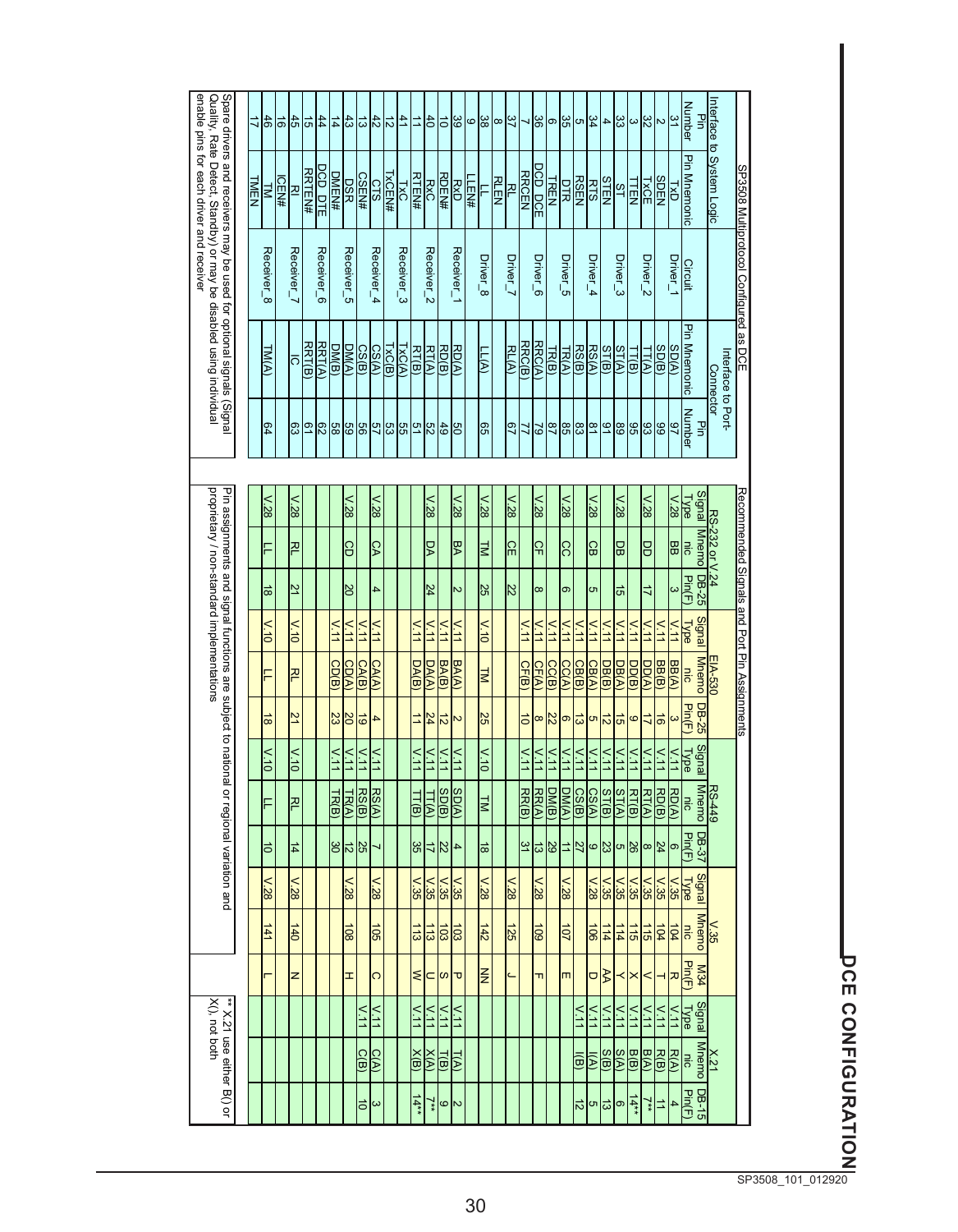| enable pins for each driver and receiver                                                                                                   |             | 하                                    | $\overline{\overline{6}}$ |                              | $4 5 $ \$                       | $\frac{1}{4}$  | $\frac{43}{2}$ | <u> 역위</u> 의    |                              |                   | $\frac{41}{2}$        |                               |                       | 이의위디                                |                           | ဖ                    | 'జ                  | $\frac{37}{2}$<br>$\infty$ |              | ္တ<br>⊣        | $\circ$                       | 35                       | თ                 | $\frac{1}{2}$<br>4   | ယ္တ           | $\omega$           | $\frac{32}{5}$        | N                     | ین                      | <b>Number</b><br>꽇             | nterface                        |                                              |
|--------------------------------------------------------------------------------------------------------------------------------------------|-------------|--------------------------------------|---------------------------|------------------------------|---------------------------------|----------------|----------------|-----------------|------------------------------|-------------------|-----------------------|-------------------------------|-----------------------|-------------------------------------|---------------------------|----------------------|---------------------|----------------------------|--------------|----------------|-------------------------------|--------------------------|-------------------|----------------------|---------------|--------------------|-----------------------|-----------------------|-------------------------|--------------------------------|---------------------------------|----------------------------------------------|
| Spare drivers and receivers may be used for optional signals (Signal<br>Quality, Rate Detect, Standby) or may be disabled using individual | <b>TMEN</b> | k                                    | <b>ICEN#</b>              | 꼰                            | <u>DCD DTE</u><br><b>RRTEN#</b> | <b>DMEN#</b>   | <b>DSR</b>     | <b>CSEN#</b>    | <b>CTS</b>                   | TXC<br>TXCEN#     |                       | <b>RTEN#</b>                  | <b>RxC</b>            | RDEN#                               | RXD                       | LEN#                 |                     | <b>RLEN</b><br>꼰           | <b>RRCEN</b> | <u>DCD DCE</u> | TREN                          | DTR                      | <b>RTS</b>        | <b>STEN</b>          | $\frac{1}{2}$ | LTEN               | <b>IXCE</b>           | <b>SDEN</b>           | 74<br>DXI               | <b>Pin Mnemonic</b>            | to System Logic                 |                                              |
|                                                                                                                                            |             | Receiver_8                           |                           | Receiver_7                   | Receiver_6                      |                | Receiver_5     |                 | Receiver_4                   |                   | Receiver_3            |                               | Receiver_2            |                                     | Receiver_1                | Driver_8             |                     | Driver_7                   |              | Driver_6       |                               | Driver_5                 | Driver_4          |                      | Driver_3      |                    | Driver_2              |                       | Driver_1                | <b>Circuit</b>                 |                                 | SP3508 Multiprotocol Configured as DTE       |
|                                                                                                                                            |             | <b>TM(A)</b>                         |                           | ō                            | RRT(A)<br>RRT(B)                | DM(B)          | DM(A)          | CS(B)           | CS(A)                        | TxC(B)            | TXC(A)                | RT(B)                         | RT(A)                 | RD(B)                               | BQ<br>S                   | $\frac{1}{\sqrt{2}}$ |                     | <b>RL(A)</b>               | RRC(B)       | RRC(A)         | TR(B)                         | TR(A)                    | RSC(B)            | RST(A)<br>ST(B)      | ST(A)         | П(B)               | IT(A)                 | SD(B)                 | SD(A)                   | Pin Mnemonic                   | Interface to Port-<br>Connector |                                              |
|                                                                                                                                            |             | တွ                                   |                           |                              | 명하여 이 이 이 이 이 이 이 이 이 이 이 있다.   |                |                |                 |                              |                   |                       |                               |                       |                                     |                           |                      | 65                  |                            |              |                |                               |                          | 의직의잉임원디의          |                      | 89            |                    |                       |                       | -27                     | <b>Number</b><br>굏             |                                 |                                              |
|                                                                                                                                            |             |                                      |                           |                              |                                 |                |                |                 |                              |                   |                       |                               |                       |                                     |                           |                      |                     |                            |              |                |                               |                          |                   |                      |               |                    |                       |                       |                         |                                |                                 |                                              |
| proprietary / non-standard implementations<br>Pin assignments and signal functions are subject to national or regional variation ar        |             | $\frac{1}{28}$<br>k                  |                           | $\frac{1.28}{\sqrt{2}}$<br>읾 | $\times 128$<br>유               |                | v.28<br>CC     |                 | $\frac{1}{28}$<br>9          |                   | $\frac{1.28}{1}$<br>읾 |                               | $\frac{1.28}{2}$<br>밍 |                                     | $\sqrt{.28}$<br><b>BB</b> |                      | $\frac{1}{85}$<br>F | $128$<br>직                 |              |                |                               | $v_{.28}$<br>Sp          |                   | $\frac{1}{85}$<br> ୃ |               |                    | $\frac{1.28}{1}$<br>β |                       | $128$<br>yg             | Signal<br>Type<br>Mnemo<br>nic | RS-232 or V.24                  | Recommended Signals and Port Pin Assignments |
|                                                                                                                                            |             | 55                                   |                           | 22                           | $\infty$                        |                | σ              |                 | Įсл                          |                   | 능                     |                               | ミ                     |                                     | ω                         |                      | $\frac{1}{8}$       | 21                         |              |                |                               | $\overline{50}$          |                   | 4                    |               |                    | 24                    |                       | N                       | DB-25<br>Pin(M)                |                                 |                                              |
|                                                                                                                                            |             | $\frac{1}{\sqrt{10}}$                |                           |                              | $\times$<br>$\times$ 11         | $\times$ 11    | V.11           | $\times$        | $\times$ 11                  | $\geq$            | V.11                  | $\frac{111}{11}$              | $\times$              | $\times$                            | $\times$ 11               |                      | $\frac{1}{10}$      | $\frac{1}{10}$             |              |                | $\times$ 11                   | $\frac{11}{11}$          | $\times$ 11       | $\times$             |               | $\overline{V}$ .11 | V.11                  | $\times$              | $\times$                | Signal<br><b>Type</b>          |                                 |                                              |
|                                                                                                                                            |             | E                                    |                           |                              | CF(B)<br>CF(A)                  | CC(B)          | CC(A)          | CB(B)           | CB(A)                        | <u>DB(B)</u>      | DB(A)                 | <u>DD(B)</u>                  | DD(A)                 | $\frac{\text{BB(A)}}{\text{BB(B)}}$ |                           |                      | ╒                   | 직                          |              |                | CD(B)                         | CD(A)                    | CAC(B)            | CA(A)                |               | DA(B)              | <b>DA(A)</b>          | BA(B)                 | <b>BA(A)</b>            | <b>Mnemo</b><br>nic            | EIA-530                         |                                              |
|                                                                                                                                            |             | $\frac{25}{2}$                       |                           |                              | $\overline{5}$<br>∣∞            | $\overline{z}$ | $\circ$        | ಎ               | Įсп                          | 히의                |                       | ဖ                             | ド                     | $\frac{1}{6}$                       | $\omega$                  |                      | $\frac{1}{8}$       | 21                         |              |                | 23                            | $\overline{\mathcal{S}}$ | 능                 | 4                    |               | $\Rightarrow$      | 24                    | $\vec{z}$             | $\breve{ }$             | DB-25<br>Pin(M)                |                                 |                                              |
|                                                                                                                                            |             | $\frac{1}{\sqrt{1}}$                 |                           |                              | $\times$ .11<br>$\times$        | $\frac{1}{11}$ | V.11           | $\times$        | $\times$ 11                  | V.11              | $\frac{1}{2}$         | $\frac{1}{2}$                 | $\frac{111}{11}$      | $\times$ 11                         | $\times$                  |                      | $\frac{1}{10}$      | $\times10$                 |              |                | $\frac{11}{11}$               | $\frac{1}{11}$           | $\overline{N.11}$ | V.11                 |               | V.11               | $\times$ 11           | $\times$              | $\frac{1}{11}$          | Signal<br><b>Type</b>          |                                 |                                              |
|                                                                                                                                            |             | ē                                    |                           |                              | RR(B)<br>RR(A)                  | DM(B)          | DM(A)          | CS(B)           | CS(A)                        | ST(B)             | ST(A)                 | RT(B)                         | RT(A)                 | <u>RD(B)</u>                        | <b>RD(A)</b>              |                      | F                   | 직                          |              |                | $\frac{\text{TR}}{\text{TR}}$ | TR(A)                    | RSC(B)            | RSC(A)               |               | TT(B)              | IT(A)                 | $\frac{SD(B)}{SD(B)}$ | <b>SD(A)</b>            | <b>Mnemo</b><br>nic            | $RS-449$                        |                                              |
|                                                                                                                                            |             | ∞                                    |                           |                              | 31<br>は                         | 29             | ⊨              | 이지              |                              | 23                | G                     | အ                             | $\infty$              | 24                                  | ၜ                         |                      | ਠੋ                  | $\frac{1}{4}$              |              |                |                               | $rac{12}{30}$            | $\frac{25}{2}$    | ⊣                    |               | 35                 | ド                     | $\mathbb{Z}$          | $\overline{4}$          | DB-37<br>Pin(M)                |                                 |                                              |
|                                                                                                                                            |             | $\frac{1}{85}$                       |                           | $\frac{1}{85}$               | $\frac{1}{85}$                  |                | $\frac{1}{85}$ |                 | $\frac{25}{36}$              |                   |                       |                               | $v_{.35}$             | $v_{.35}$                           | $\times 35$               |                      | $\frac{1}{85}$      | $\frac{1}{28}$             |              |                |                               | $\frac{1}{85}$           |                   | $\frac{1}{28}$       |               | $v_{.35}$          | $\times 35$           | $v_{.35}$             | $v_{.35}$               | <b>Signal</b><br><b>Type</b>   |                                 |                                              |
| ಕ್ಕ                                                                                                                                        |             | $\frac{142}{2}$                      |                           | $\frac{125}{25}$             | $\frac{100}{\pi}$               |                | 107            |                 | $\frac{106}{3}$              | 114               | $\frac{114}{1}$       | $\frac{115}{2}$               | $\frac{115}{2}$       | $rac{1}{2}$                         |                           |                      | $\frac{141}{2}$     | $\frac{140}{2}$            |              |                |                               | $\frac{108}{1}$          |                   | $\frac{105}{2}$      |               | $\frac{113}{}$     | $\frac{113}{2}$       | $\frac{1}{3}$         |                         | Mnemo                          | $\times$ 35                     |                                              |
|                                                                                                                                            |             | $\overline{\overline{\overline{z}}}$ |                           | ے                            | TT.                             |                | m              |                 | $\overline{\mathsf{P}}$      |                   |                       | $\vert x \vert \vert x \vert$ |                       |                                     | ᆽ                         |                      |                     | z                          |              |                |                               | Ŧ                        |                   | $\circ$              |               | ∣                  | ∣⊂                    | ო $\vert$ ო           |                         | M34<br>Pin(M)                  |                                 |                                              |
| X(), not both                                                                                                                              |             |                                      |                           |                              |                                 |                |                | $\frac{11}{11}$ | $\overline{v}$ <sub>11</sub> | $\sqrt{11}$       | V.11                  | $\frac{1}{11}$                | $\frac{1}{11}$        | V.11                                | $\frac{11}{11}$           |                      |                     |                            |              |                |                               |                          | $\times$          | $\times$ 11          |               | $\sqrt{11}$        | V.11                  | V.11                  | V.11                    | Signal<br>$\frac{1}{\sqrt{1}}$ |                                 |                                              |
| ** X.21 use either B() or                                                                                                                  |             |                                      |                           |                              |                                 |                |                | 同               | $\overline{\mathbb{R}}$      | $rac{S(B)}{S(B)}$ | $\frac{S(A)}{S}$      | $\frac{B(B)}{B}$              | <b>B(A)</b>           | <b>R(B)</b>                         | <b>RA</b>                 |                      |                     |                            |              |                |                               |                          | $rac{d(x)}{d(x)}$ |                      |               | $\times$ (B)       | XA                    | <u>T(B)</u>           | $\overline{\mathbb{F}}$ | Mnemo<br>ls.                   | $\times 21$                     |                                              |
|                                                                                                                                            |             |                                      |                           |                              |                                 |                |                | 이디              |                              | $\frac{1}{2}$     | တ                     | $\frac{14**}{1}$              |                       | $rac{1}{\sqrt{1+x}}$                | $\overline{\phantom{a}}$  |                      |                     |                            |              |                |                               |                          | $\frac{1}{2}$     | $\infty$             |               | $14**$             | $\overline{7}$        | $\circ$               | $\overline{c}$          | $\frac{DB-15}{Pin(M)}$         |                                 |                                              |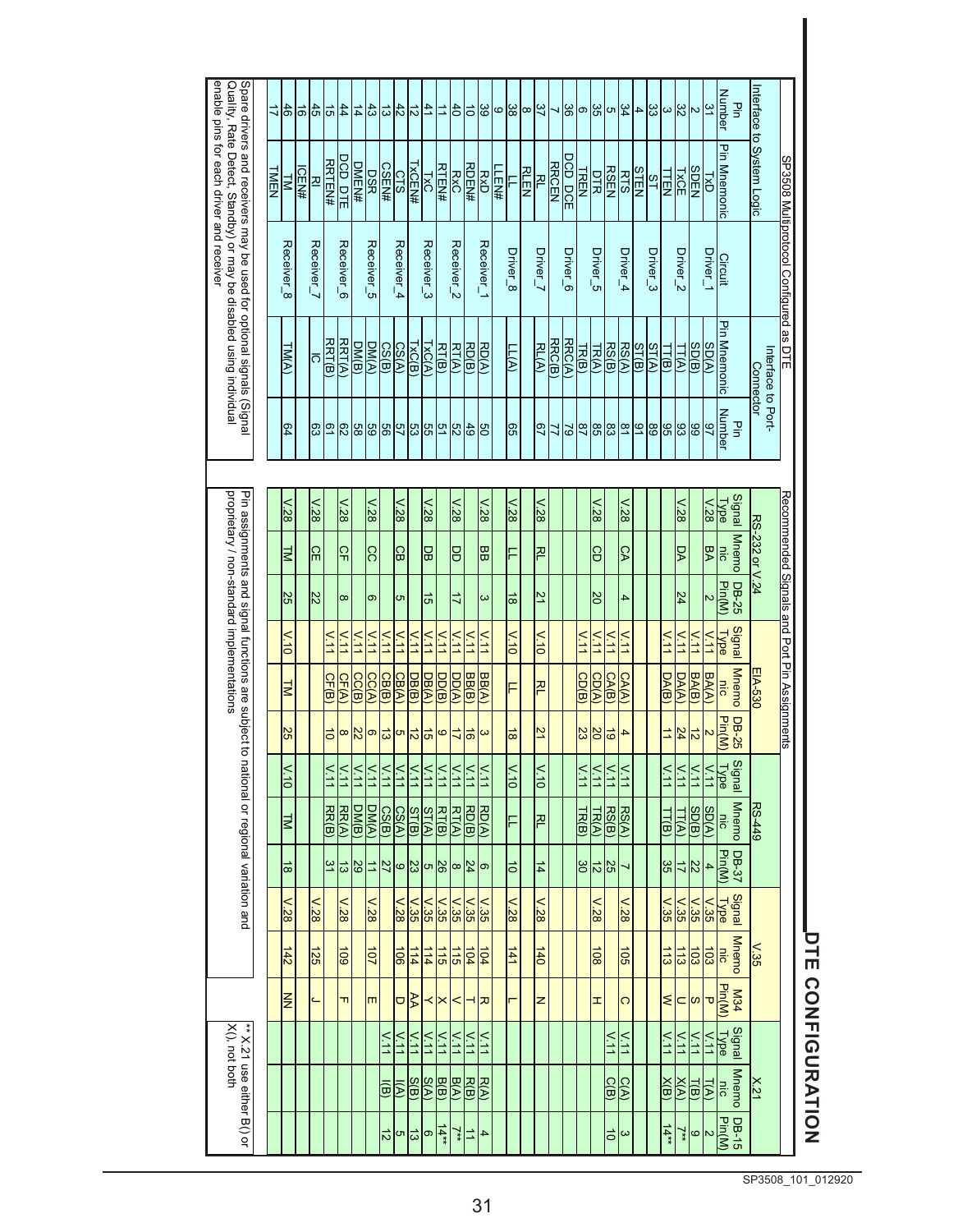# **TERM\_OFF FUNCTION**

The SP3508 contains a TERM\_OFF pin that disables all three receiver input termination networks regardless of mode. This allows the device to be used in monitor mode applications typically found in networking test equipment.

The TERM\_OFF pin internally contains a pull-down device with an impedance of over 500kΩ, which will default in a "ON" condition during power-up if V.35 receivers enable line and the SHUTDOWN mode from the decoder will disable the termination regardless of TERM\_OFF.

# **LOOPBACK FUNCTION**

The SP3508 contains a LOOPBACK pin that invokes a loopback path. This loopback path is illustrated in Figure 50. LOOPBACK has an internal pull-up resistor that defaults to normal mode during power up or if the pin is left floating. During loopback, the driver output and receiver input characteristics will still adhere to its appropriate specifications.

# **DECODER AND D\_LATCH FUNCTION**

The SP3508 contains a D\_LATCH pin that latches the data into the D0, D1 and D2 decoder inputs. If tied to a logic LOW ("0"), the latch is transparent, allowing the data at the decoder inputs to propagate through and program the SP3508 accordingly. If tied to a logic HIGH ("1"), the latch locks out the data and prevents the mode from changing until this pin is brought to a logic LOW.

There are internal pull-up devices on D0, D<sub>1</sub> and D<sub>2</sub>, which allow the device to be in SHUTDOWN mode ("111") upon power up. However, if the device is powered-up with the D\_LATCH at a logic HIGH, the decoder state of the SP3508 will be undefined.

# **CTR1/CTR2 EUROPEAN COMPLIANCY**

As with all of Exar's previous multi-protocol serial transceiver IC's the drivers and receivers have been designed to meet all the requirements to NET1/NET2 and TBR2 in order to meet CTR1/CTR2 compliancy. The SP3508 is also tested in-house at Exar and adheres to all the NET1/2 physical layer testing and the ITU Series V specifications before shipment. Please note that although the SP3508, as with its predecessors, adhere to CRT1/CTR2 compliancy testing, any complex or usual configuration should be double-checked to ensure CTR1/CTR2 compliance. Consult the factory for details.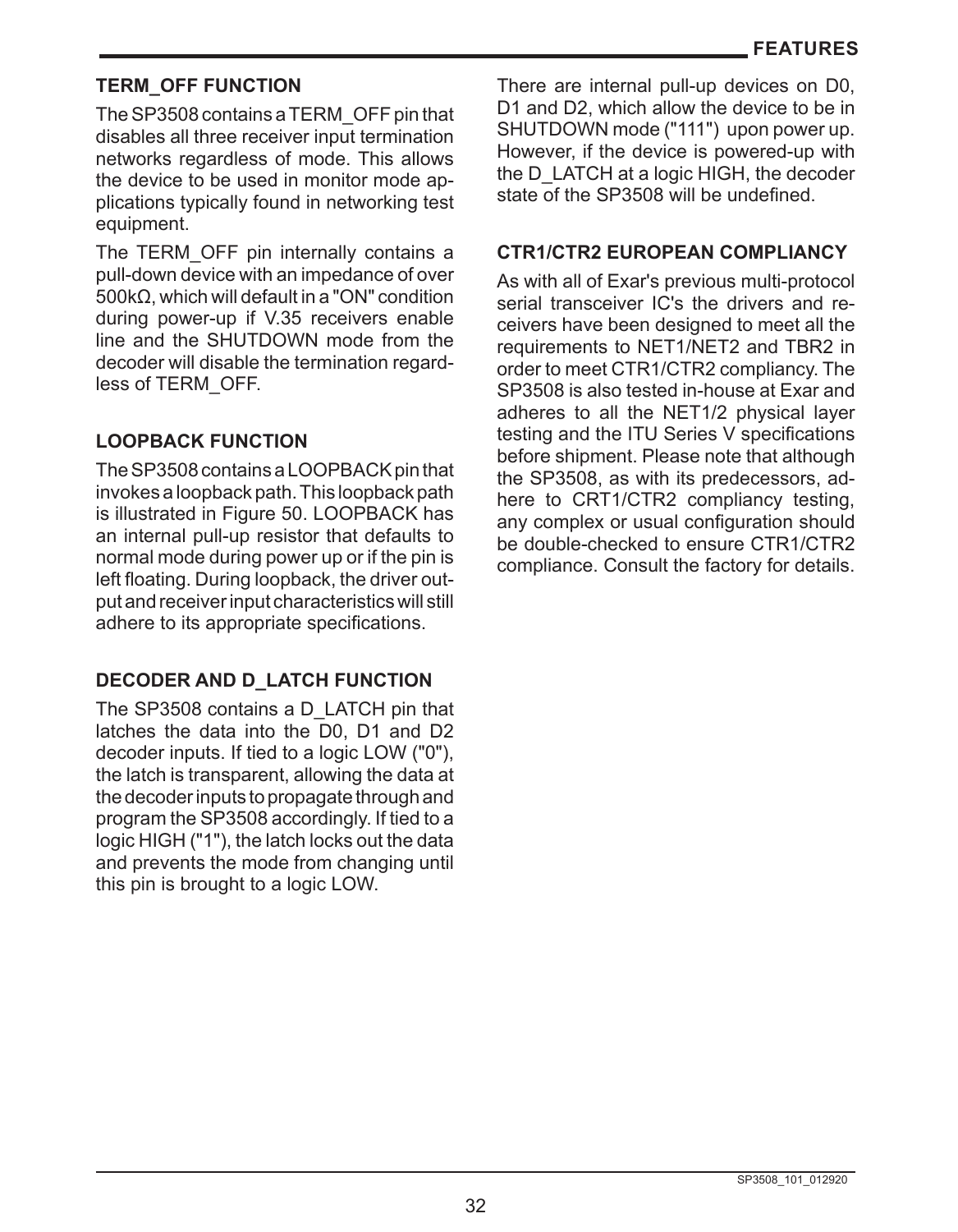

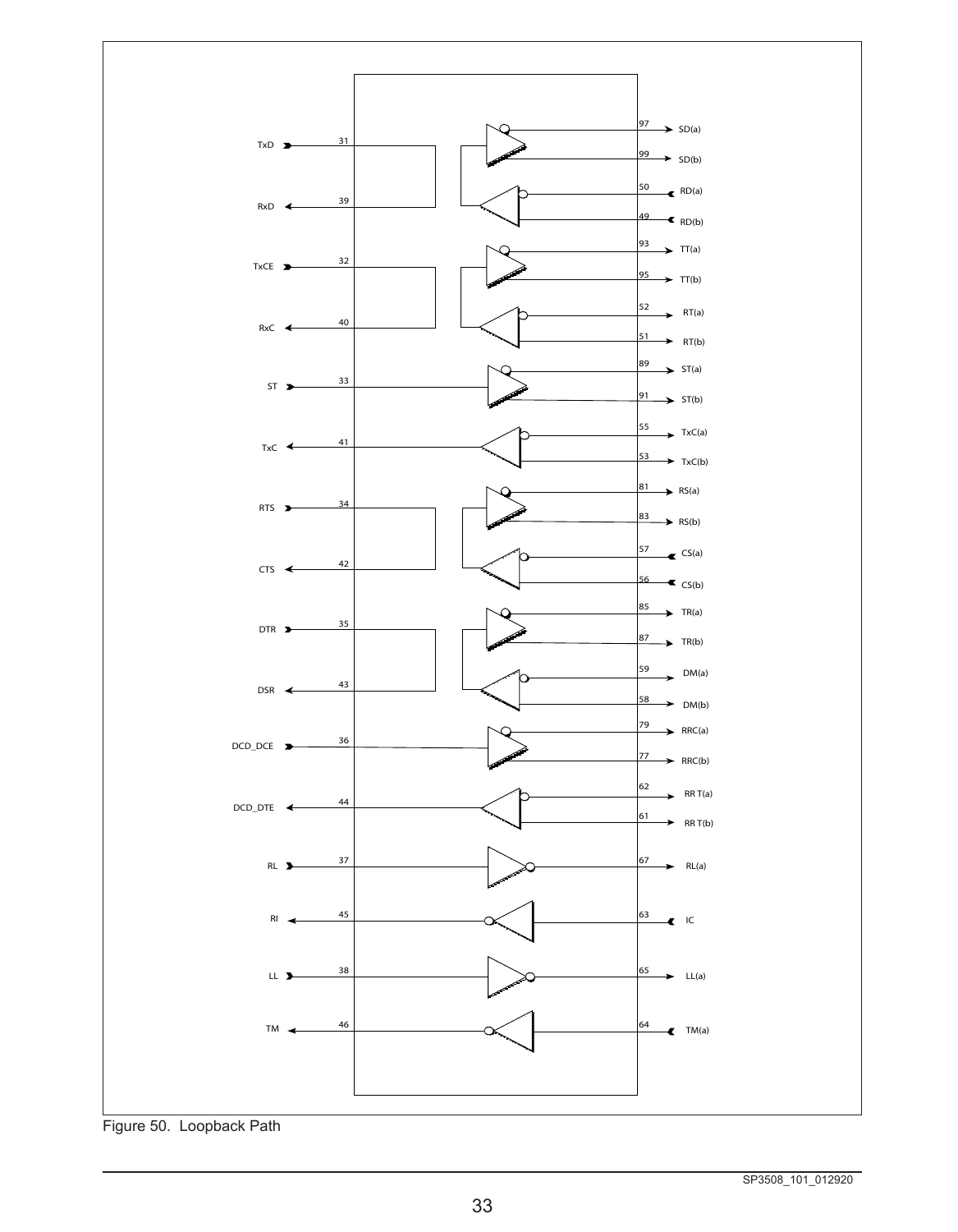

mability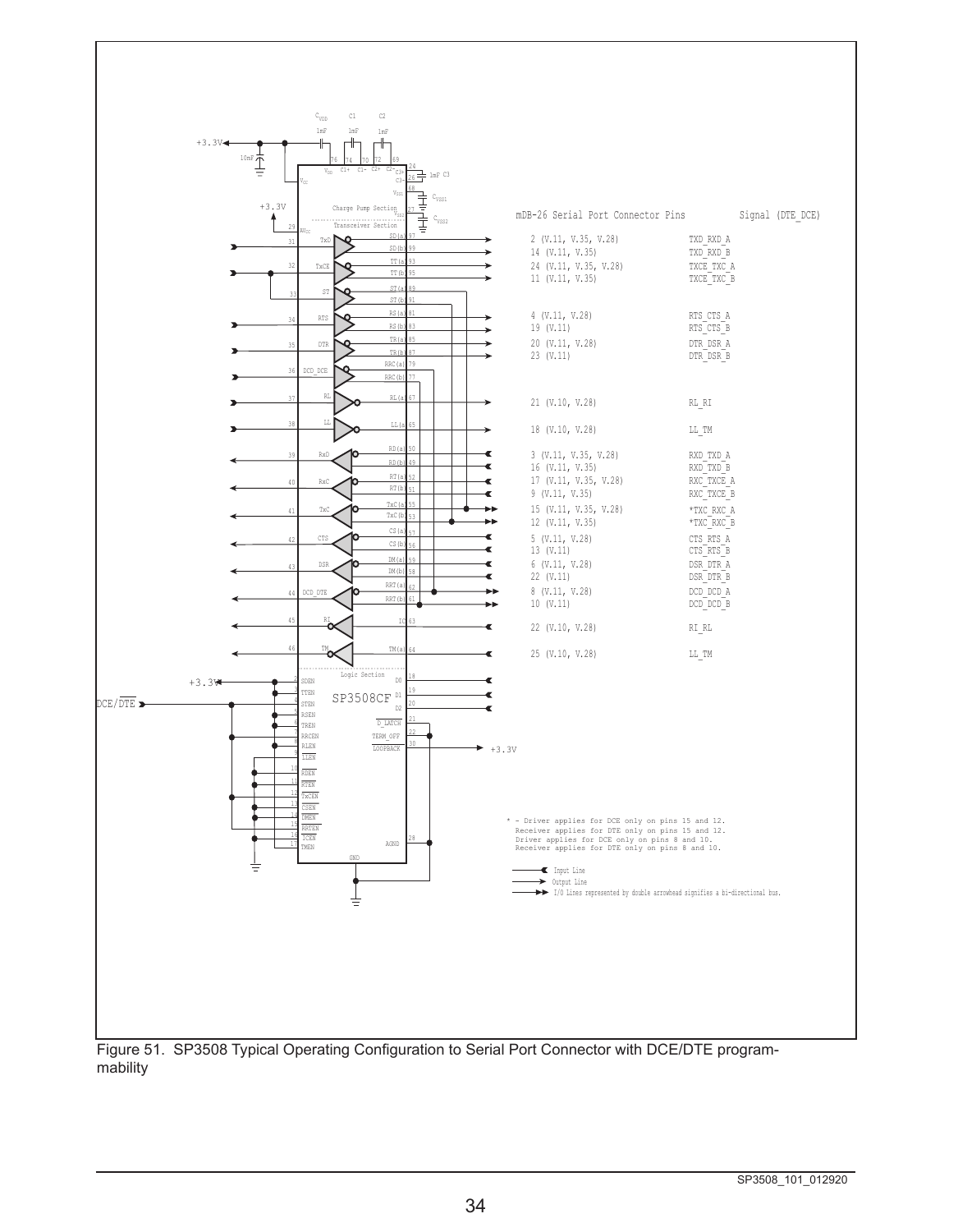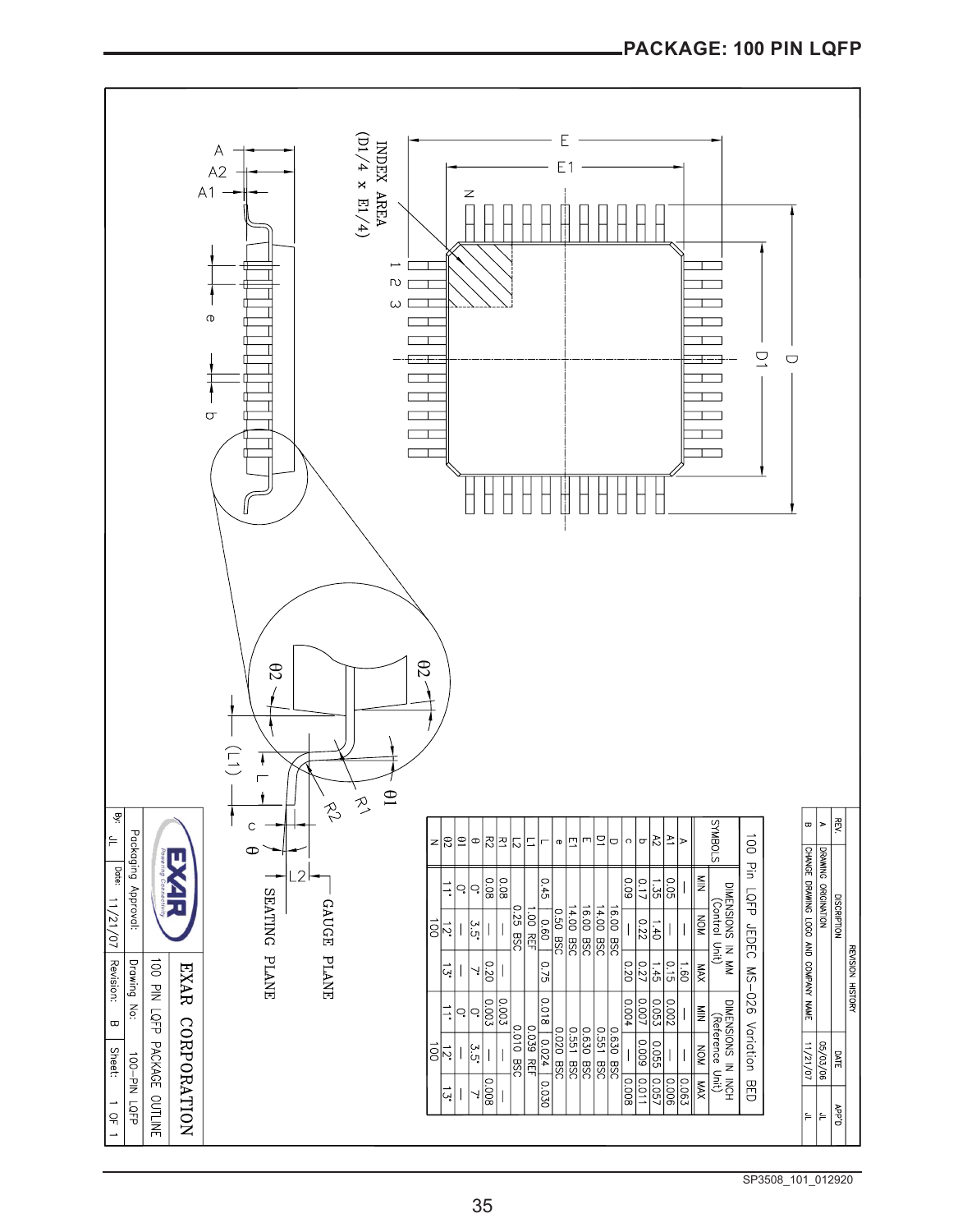# **- ORDERING INFORMATION(1)**

| r Part Number | Temp. Range                         | Package      | Packaging Method        | Lead-Free $(2)$ |
|---------------|-------------------------------------|--------------|-------------------------|-----------------|
| I SP3508CF-L  | $0^{\circ}$ C to +70 $^{\circ}$ C   | 100-pin LQFP | Trav                    | Yes             |
| l SP3508EF-L  | -40 $^{\circ}$ C to 85 $^{\circ}$ C | 100-pin LQFP | Trav                    | Yes             |
| SP3058EB      |                                     |              | SP3508 Evaluation Board |                 |

NOTES:

1. Refer to <u>[www.maxlinear.com/SP35](http://www.maxlinear.com/SP3508)08</u> for most up to date Ordering Information.

2. Visit <u>www.maxlinear.com</u> for additional information on Environmental Rating.

# **REVISION HISTORY**

| Date     | Revision | Description                                                                                                                                                                                                                                                                                                                                                                |
|----------|----------|----------------------------------------------------------------------------------------------------------------------------------------------------------------------------------------------------------------------------------------------------------------------------------------------------------------------------------------------------------------------------|
| 1/12/04  | A        | Implemented Tracking revision                                                                                                                                                                                                                                                                                                                                              |
| 2/27/04  | R        | Included Diamond column in spec table inideating which specs apply over full<br>operating temperature range. Correct typo to Fig. 51 pin 61 and 62.                                                                                                                                                                                                                        |
| 3/31/04  | C        | Corrected max dimension for symbol c on LQFP package outline                                                                                                                                                                                                                                                                                                               |
| 6/03/04  | D        | Added table to page 27 and 28                                                                                                                                                                                                                                                                                                                                              |
| 10/12/04 | F        | Certified conformance to NET1/NET2 and TBR-1/TBR-2 TUV by TUV Rheinland<br>(Test report # TBR2/30451940.001/04)                                                                                                                                                                                                                                                            |
| 10/29/04 | F        | Corrected V.28 Driver Open circuit values, pages 27 and 28 -- both for DCE and<br>DTE that BA(B) should connect to pin 14.                                                                                                                                                                                                                                                 |
| 7/17/08  | 1.0.0    | Change Revision format from letter code to number code. Change Logo,<br>footnote and notice statement from Sipex to Exar. Add T, limits to Absolute<br>Maximum Ratings. Change propagation delay limit specification for V.11 and<br>V.35 Driver/Receiver from 60ns Maximum to 85ns Maximum. Update ordering<br>information to show only RoHS packaging (-L) is available. |
| 1/29/20  | 1.0.1    | Update to MaxLinear logo. Update ordering information.                                                                                                                                                                                                                                                                                                                     |